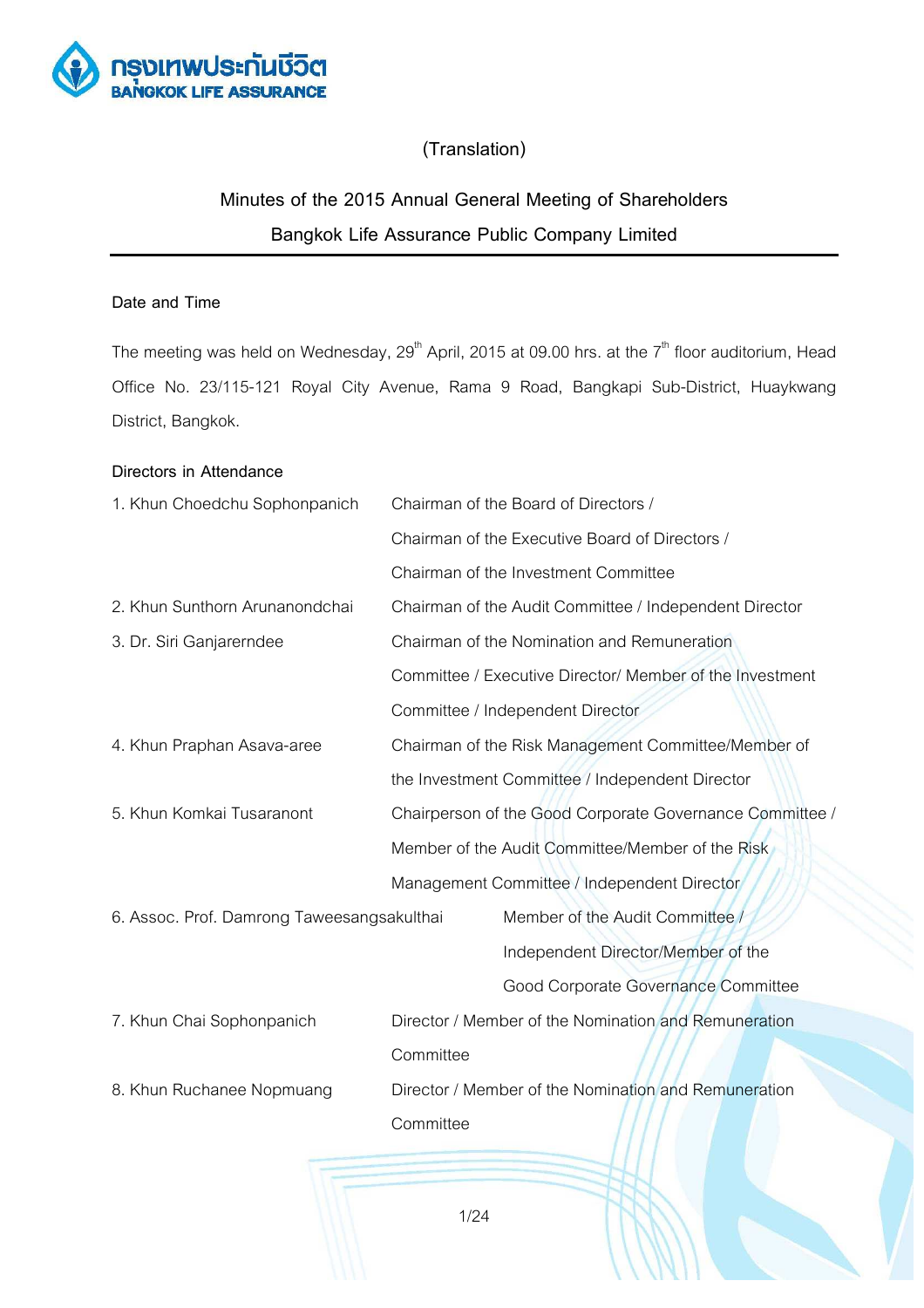

| 9. Khun Takeshi Fukuda           | Director / Executive Director/Member of the Risk         |
|----------------------------------|----------------------------------------------------------|
|                                  | Management Committee / Member of the Nomination and      |
|                                  | Remuneration Committee / Member of the Good Corporate    |
|                                  | Governance Committee                                     |
| 10.Khun Naoki Ban                | Director                                                 |
| 11.Khun Kazuhide Toda            | Director                                                 |
| 12.Khun Pojjanee Kongkalai       | Director                                                 |
| 13. Khun Prapaivan Limsong       | Director                                                 |
| 14. Khun Chone Sophonpanich      | Director / Executive Director / Member of the Investment |
|                                  | Committee / President                                    |
|                                  |                                                          |
| Directors in Absence             |                                                          |
| 1. Khun Savitri Ramayarupa       | Director / Executive Director                            |
|                                  |                                                          |
| Management in Attendance         |                                                          |
| 1. Khun Ruangsak Panyabodegun    | Senior Executive Vice President, Marketing Division      |
| 2. Khun Sanor Thampipattanakul   | Senior Executive Vice President,                         |
|                                  | <b>Investment Division and Company Secretary</b>         |
| 3. Khun Suchinda Lertkiatmongkol | Senior Vice President, Information Technology Division   |

- 4. Khun Jaruwan Limkhunnadhammo Senior Vice President, Accounting and Finance Division
- 5. Khun Oranuch Samranrit Vice President, Life Operations Division
- 6. Khun Komsorn Chonsuvarnavat Senior Vice President, Legal Office
- 7. Khun Suphaporn Tipfun Vice President, Compliance Office

### **Auditor**

- 1. Khun Charnchai Sakulkerdsin CPA, KPMG Phoomchai Audit Ltd.
	-

### **Meeting and Voting Observers**

- 
- 
- 1. Khun Lertsak Suthampond Legal Adviser, Kanung & Partners Law Offices Co.,Ltd. 2. Khun Anake Jaruniwate Rights Protection Volunteer, Thai Investors Association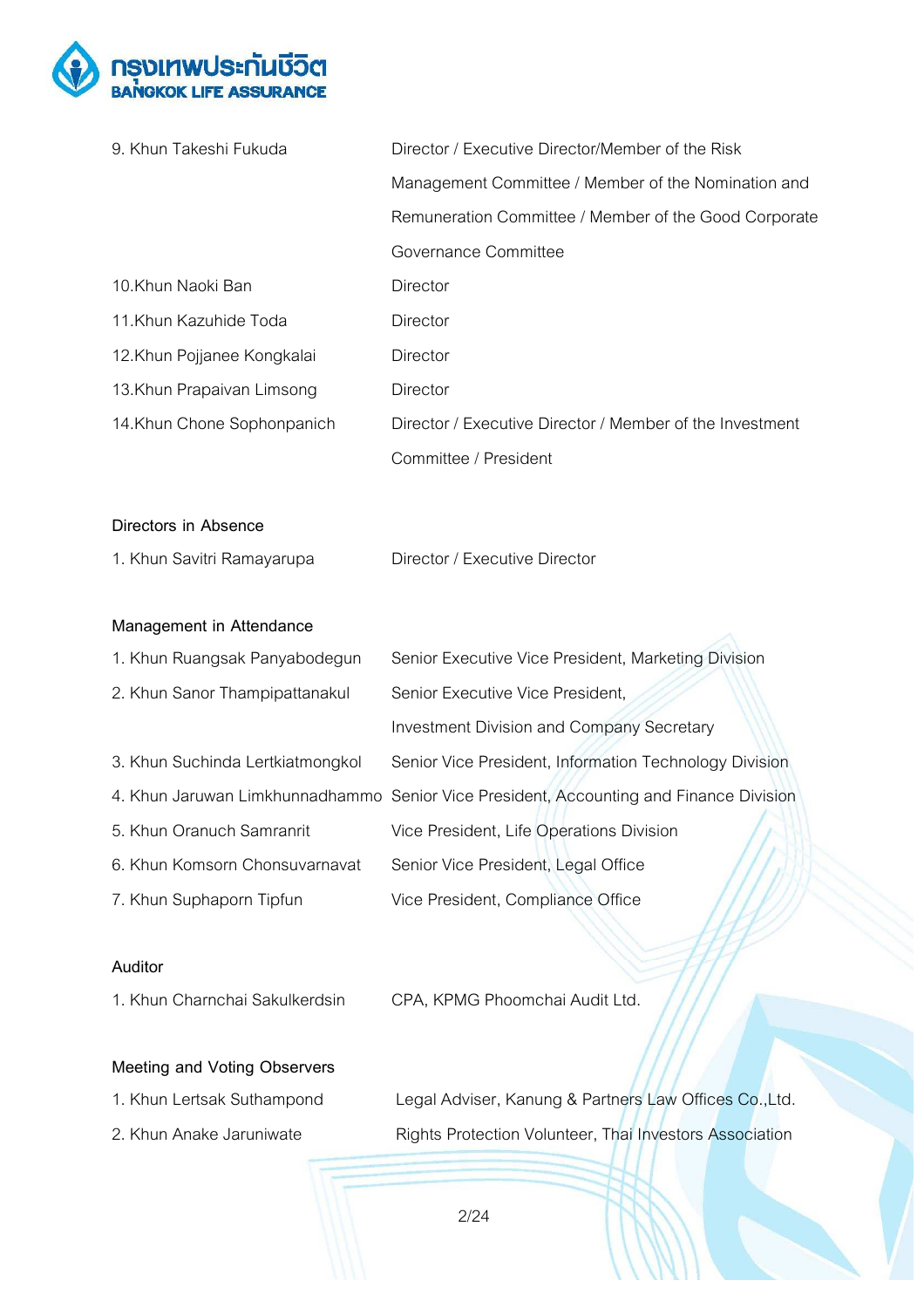

**The meeting started at 09:10 hrs.** 

The Company Secretary explained the voting procedure on each agenda by playing an audio clip with the details as follows:

#### **Voting Procedure**

- 1. The meeting will consider all agendas, following the order of the agendas presented in the invitation to the meeting. After each agenda is presented, the shareholders will be asked to raise any questions they may have and to cast their vote after. In the event that the shareholders or proxies would like to ask questions or express their opinions, they must raise their hands and state their full name first. Proxies must also state name of the shareholder whom they represent.
- 2. Each shareholder is entitled to one vote per share. If there is an equality of votes, the Chairman shall have a separate casting vote.
- 3. The shareholders cannot divide their vote or cast partial vote.
- 4. In the event that the shareholders disapprove of an agenda or would like to abstain from voting, please tick the 'disapprove' or 'abstain' box, and the Company's staff will collect the ballot. The Company will deduct such disapproval and abstention from the total eligible votes and assume the rest of the votes as approval of such agenda. If no objection to the result is raised by any shareholders, it shall be deemed that the meeting approves of such agenda.
- 5. For the agenda of appointing directors, the Company will collect the ballots from all shareholders, regardless of their vote being approval, disapproval or abstention. The shareholders must tick either 'approve', 'disapprove' or 'abstain'. The Company's staff will collect all ballots and count the votes. For proxies who do not receive any ballots at the registration desk, it means that the shareholders they represent have already cast their vote in a proxy form, and the resolution will be in accordance with their vote stated in the proxy form.
- 6. The vote result of each agenda will be presented on the screen for acknowledgement.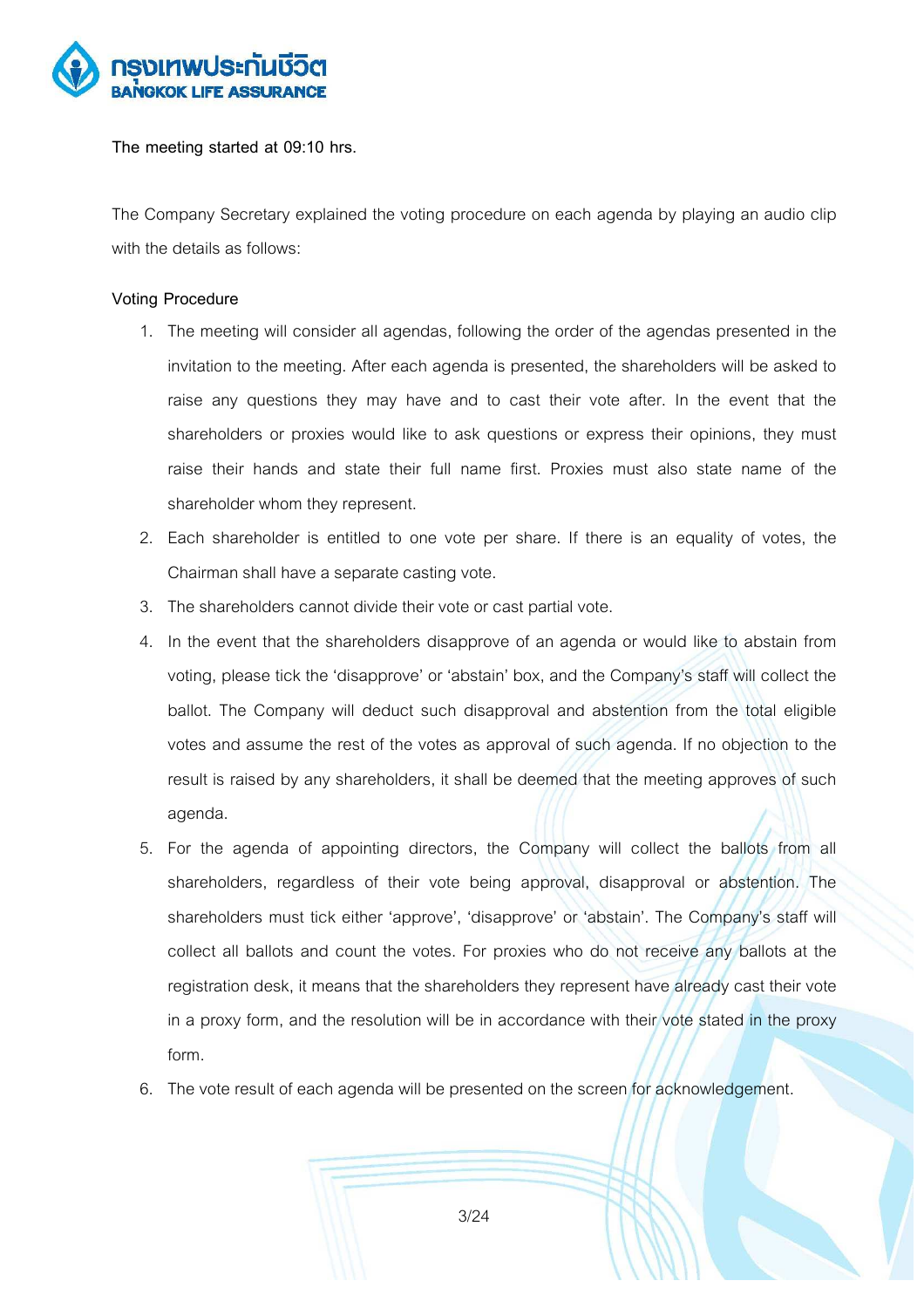

The Company Secretary further explained that the Company had given an opportunity for minor shareholders to propose meeting agendas and candidates for the post of director from  $1<sup>st</sup>$ October until 31<sup>st</sup> December, 2014 by informing them via the Stock Exchange of Thailand's electronic news and the Company's website. However, neither motions nor candidates were proposed.

 Presiding over the meeting, Chairman Choedchu Sophonpanich welcomed all shareholders and summarized the number of shareholders who attended the meeting and were entitled to vote as follows:

| Attending shareholders | 163, equal to | 142,555,966 shares   |
|------------------------|---------------|----------------------|
| <b>Proxies</b>         | 445, equal to | 1.275.056.944 shares |
| Total                  | 608, equal to | 1,417,612,910 shares |

They accounted for 83.4946% of the total shares sold of 1,697,850,000 which constituted a quorum, according to the Articles of Association. The Chairman then declared the meeting open in order to consider the following agendas:

#### Agenda 1: To certify the Minutes of Extraordinary Shareholders' Meeting No. 2/2557

The Chairman proposed the meeting consider the minutes of the Extraordinary Shareholders' Meeting No. 2/2557. A copy of which was sent to all shareholders in advance along with the invitation to the meeting.

The Chairman subsequently gave the shareholders an opportunity to ask questions and provide comments. Since no questions were raised, he then proposed voting on the resolution to approve the minutes of the Extraordinary Shareholders' Meeting No. 2/2557.

**Resolution:** The meeting by the majority of the total votes cast by the shareholders in present and entitled to vote resolved to approve the minutes of the Extraordinary Shareholders' Meeting No. 2/2557, based on the following result:

| Approval    | 1,418,105,570 votes, equal to | 100.0000%  |
|-------------|-------------------------------|------------|
| Disapproval | 0 votes, equal to             | $0.0000\%$ |
| Abstention  | 0 votes, equal to             | 0.0000%    |
| Total       | 1,418,105,570 votes, equal to | 100.0000%  |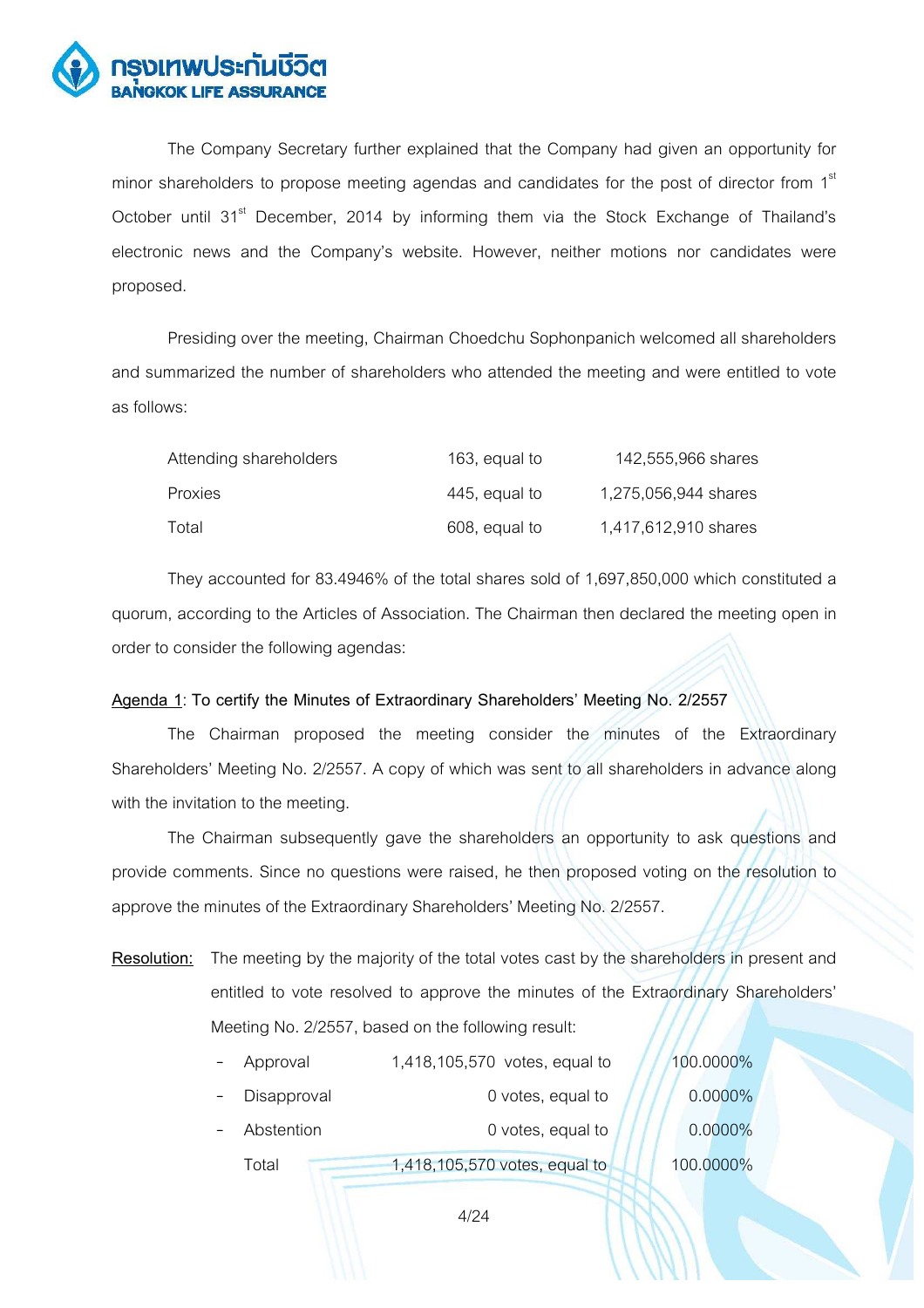

#### **Agenda 2: To acknowledge the operating results for 2014**

The Chairman assigned President Chone Sophonpanich to report to the meeting on the Company's 2014 operating result. The details were as follows:

In 2014, the Company total premium was 51,810 million baht, 32.6% growth, higher than 13.7% industry average growth. First year premium was 19,069 million baht, an 81.0% increase over the previous year. In the main, it came from the sales of single premium plans which grew by 277.9%, with the premium amounting to 14,041 million baht. Renewal year premium was 32,742 million baht, 14.7% growth. The premium collection rate was 93.0%, close to the previous year's 93.2%. The majority of the total premium came from bancassurance channel, representing 70.9% of total premium. The premium earned through agent channel and other channels represented 26.8% and 2.3% respectively.

For 2014 market share, the Company market share for total premium rose from 8.8% in the previous year to 10.3%, improving the Company's rank to  $4<sup>th</sup>$ . First year premium had an 11.2% market share and was ranked  $4<sup>th</sup>$  in the industry, moving from  $6<sup>th</sup>$  in the previous year.

Regarding expenditure, the Company managed its 2014 expenditure more efficiently, except for the life policy reserve which rose 61.0% from 2013 to 40,818 million baht. It was 79.8% of net premium, an increase from 65.4% in 2013. The main reason was that an additional reserve was set aside for the amount by which the reserve calculated under Gross Premium Valuation (GPV) was greater than the reserve calculated under Net Premium Valuation (NPV) due to decreasing interest rates.

 Claims and benefits payments amounted to 12,384 million baht, a 14.1% increase over the previous year. They were  $24.2\%$  of net premium, lower than the previous year's  $28.0\%$ . Policy benefits payments amounted to 11,097 million baht, up 15.6%. The major expense item that increased was surrender benefits which rose more than 50%. Surrender benefits increased because of a greater number of in-force policies. Customers surrendered their policies mostly because of their personal financial necessity. Claims expenses were 1,288 million baht, a slight increase by 2.9% over 2013.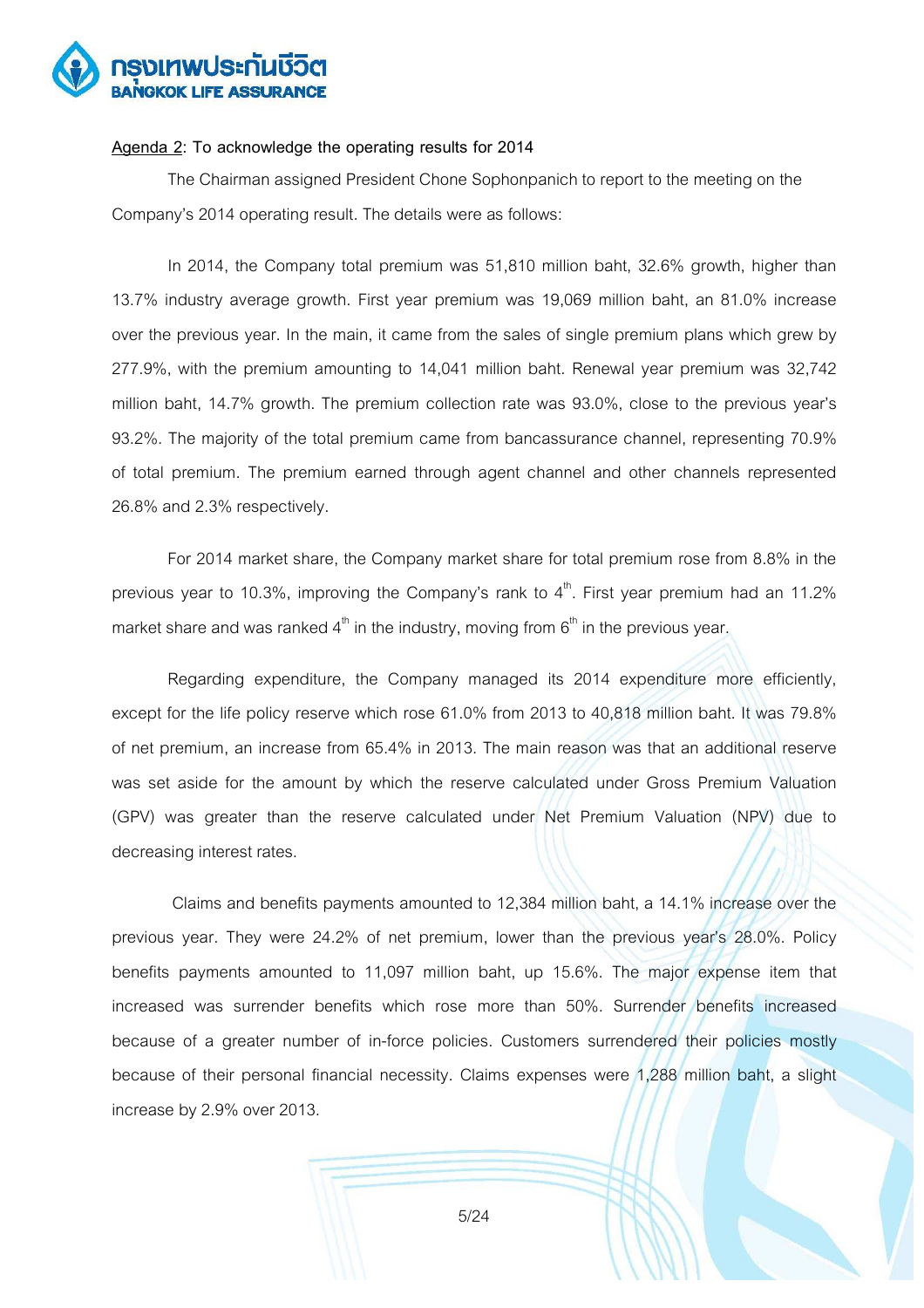

 Commissions summed to 2,805 million baht, a 3.7% increase over the previous year. Sales promotion was 311 million baht, an 11.7% decrease. Other underwriting expenses were 29 million baht, a slight decrease by 7.6% over the previous year. The total expenses for commissions, sales promotion and other underwriting expenses were 3,145 million baht, equal to 6.1% of the net premium  $-$  a decrease over the previous year's  $8\%$ . This was because the increased premiums in 2014 were from short-term endowment plans which paid low commission rates.

 Operating expenses amounted to 2,015 million baht, a 10.2% increase. The ratio of operating expenses to net premium fell to 3.9% from the previous year's 4.7%.

In 2014, the Company's total assets reached 200 billion baht. They amounted to 215,588 million baht, a 25.5% increase from 171,795 million baht in 2013. Most of the assets were investment assets summing to 208,680 million baht, up 25.3% due to income growth in 2014. They were about 96.8% of total Company assets, close to the previous year's percentage.

As of the end of 2014, the Company still chiefly invested in long-term and short-term bonds i.e. government bonds, state enterprise bonds, the Bank of Thailand's bonds and creditworthy corporate debentures, representing 86.7% of total investments. However, the Company also adjusted its investment portfolio in alignment with financial market circumstances. Investments in bonds were reduced from 65.0% to 55.4% while investments in corporate debentures were increased from 20.6% to 27.2%. Investments in stocks, unit trusts, and loans were close to the previous year; they represented 7.5%, 2.8%, and 2.3% of the total investment respectively.

Investment income in 2014 grew by 34.6% from 7,702 million baht to 10,368 million baht. It mostly came from interest income, summing to 7,891 million baht, a 23.8% increase which was close to 2013. Gain from trading securities was 1,515 million baht, a 156.0% increase, twice as much as the previous year. Dividend income increased by 30.6%, amounting to 962 million baht. The main reasons why investment income increased were that investment assets and gain from trading securities increased and that the stock exchange market improved. The rate of return on investment was 5.4%, a slight increase from the previous year's 5.0%. The comprehensive rate of return on investment including the fair value of available-for-sale securities rose to 6.0% from 4.7% in 2013.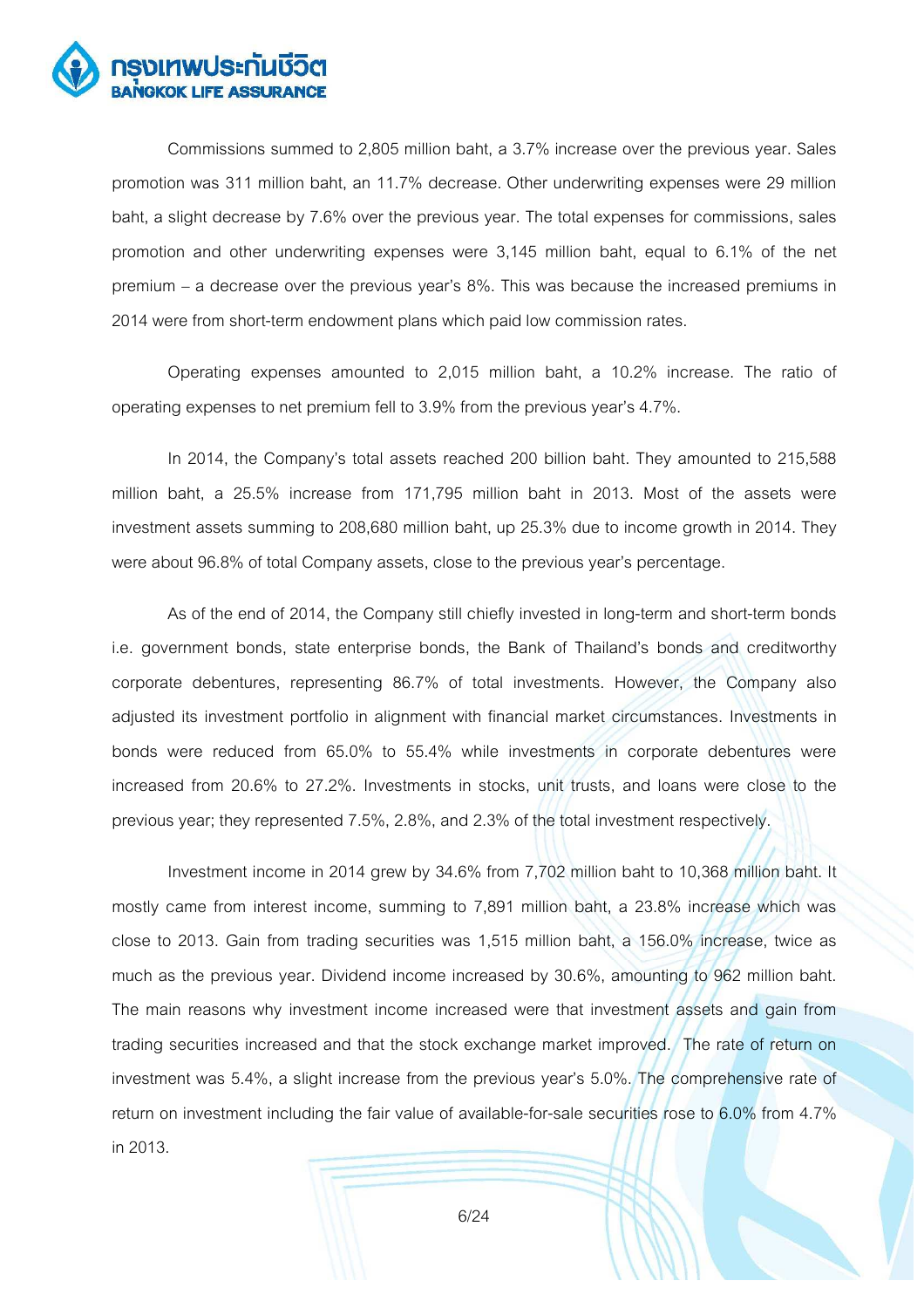

 Net profit for 2014 amounted to 2,665 million baht, a 39.2% decrease or by 1,716 million baht from the previous year. This was because the Company had a greater-than-usual reserve burden as a result of decreasing interest rates. However, if the effect of the additional reserve that was set aside is excluded, the Company profit for 2014 will amount to 5,305 million baht, 21% growth over the previous year.

 Comprehensive gain for 2014 rose by 5.4% over the previous year, amounting to 3,812 million baht. The ratio of comprehensive gain to income was 6.4%. The comprehensive gain increased because the mark-to-market value of gain (loss) in available-for-sale securities increased.

 Regarding the Company value and new business, the Company continued to enhance its profitability and shareholders' equity. EV was 47,785 million baht, up 46.4%, equal to 28.14 baht per share. In the main, it increased because the market value of the investment assets increased as the interest rates changed. Value of New Business was 1,143 million baht, down 38.6%, equal to 0.67 baht per share. VNB considerably decreased because of the assumption review and product mix.

The Company's life policy reserve was 178,492 million baht. It increased by 29.7% from 137,638 million baht in 2013. Shareholders' equity has grown continually; it summed to 25,579 million baht, a 14.9% increase from the previous year's 22,264 million baht.

The capital adequacy ratio (CAR) has fluctuated due to interest rate changes. The Company tried to reduce CAR volatility by lessening the duration gap continually. The CAR at the end of 2014 was 409%, higher than 140% OIC minimum requirement. It increased from 244% in 2013. The reasons why CAR largely increased were that the assumptions were reviewed to reflect the true experience and interest rates decreased. The average duration of assets was 8.9 years, while that of liabilities was 10.4 years. The duration gap was 1.5 years, smaller than 2.9 years in the previous year. The gap is also likely to become smaller continually.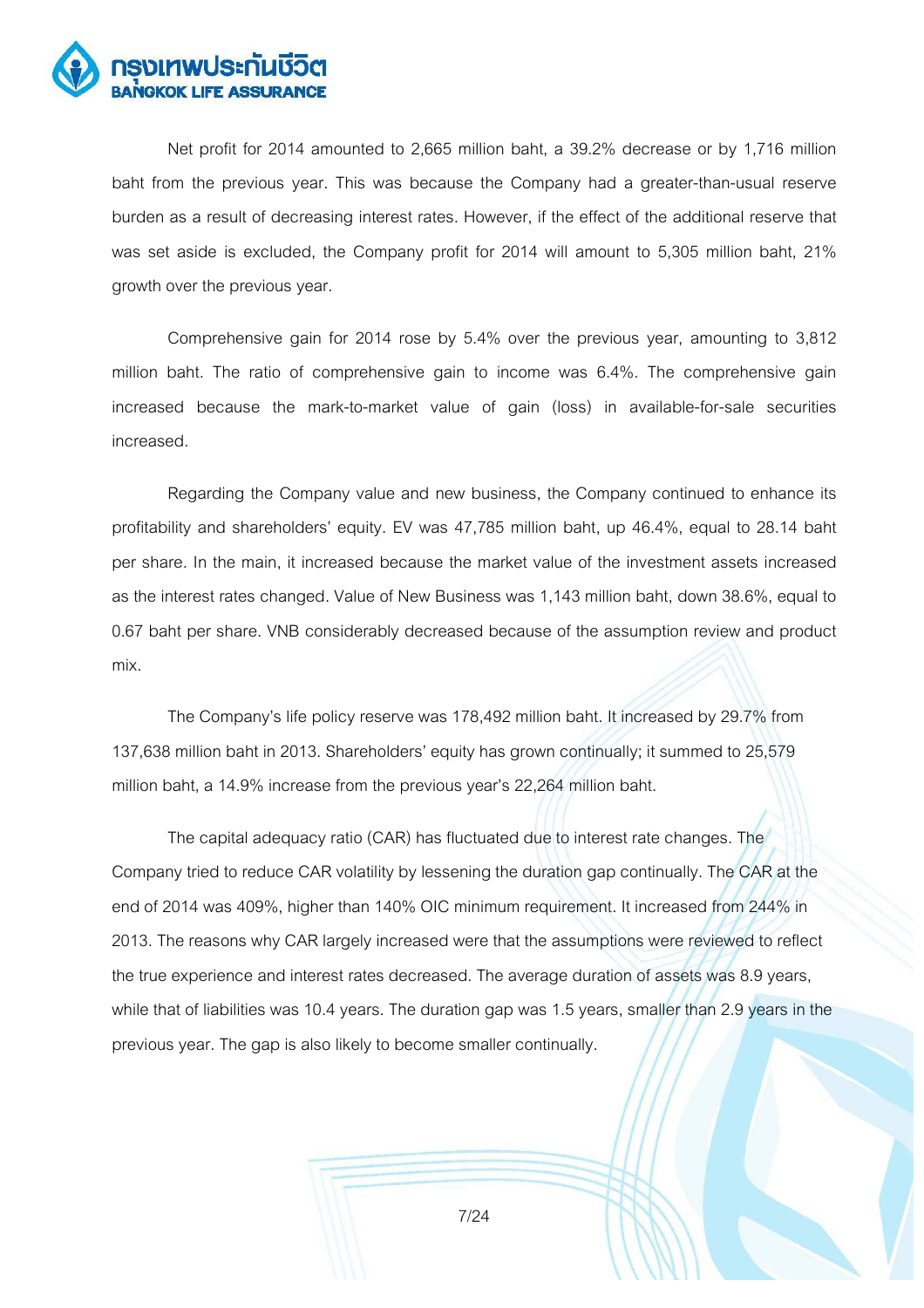

In 2014, the Company still places the emphasis on "building financial stability through integrated financial planning and establishing life security along with wealth" by customizing financial building plans suitable for customers' financial status and value of life. Such activities are carried out under the concept "designable life". The Company also provides the general public with knowledge on integrated financial planning through various activities, seminars, media, social network, life insurance agents, and financial advisors. It also puts an emphasis on enhancing knowledge and quality of agents and financial advisors as well as developing financial products that help strengthen financial stability for all groups of customers. The Company launched a new plan, "BLA Super Senior" in 2014. The plan is suitable for the elderly as it provides them with coverage for dread diseases, accident, and life. Customers can easily acquire this plan as it does not require them to undergo a health examination or answer a health questionnaire. Around the end of 2014, the Company launched "BLA Unit Pension", an innovative pension plan that allows flexible retirement planning for the insured. It affords all groups of customers access to their retirement plan.

In terms of operations and management, the Company is determined to implement its policy on expanding services to other branches nationwide. The expanded services included policy issue, policy-related services, and claims. At the same time, the Company has also managed its branches, following the universal quality standards. During 2014, another 4 branches have been certified by the ISO 9001:2008 standard, making the total number of certified branches to 46 branches out of 76 branches. In terms of services, the Company has expanded its services channels such as premium payment and claims channels. By putting its customers first as a priority, the Company's Call Center was granted the award of Services Excellence at Complaint Handling by Office of the Customer Protection Board. The Company has also enhanced its capability of all sales channels and has continued to develop new channels. New products were designed specifically for telemarketing channel in 2014. They have added more variety of choices for and have accommodated the needs of customers in this channel.

 The Company does not only focus on generating profit but also commits to operating on the ground of corporate social responsibility (CSR). In 2014, the Company supports organizing various activities under the two main concepts which are: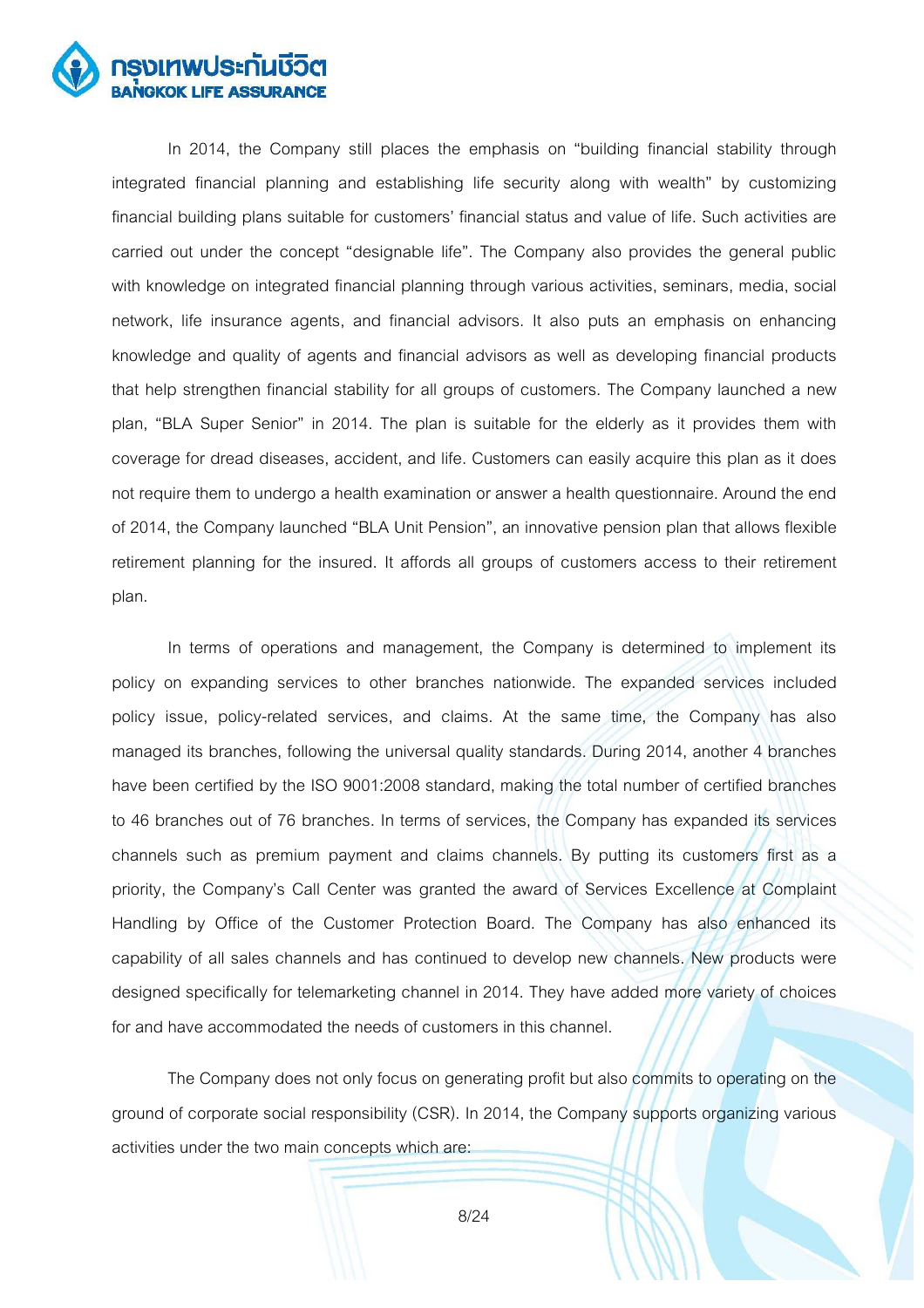

- 1. Designable Life  $-$  involving various projects that provide the public with financial planning knowledge
- 2. BLA Happy Life involving projects that enhance public happiness in five aspects as follows:
	- Education
	- Health Promotion
	- **•** Environmental Awareness
	- Arts & Cultural Promotion
	- **Elderly Care**

The Company is determined to develop its services continually. In 2014, it was granted various awards and certificates that reflected its business quality and operational standards as follows:

- Transparent Organization Award for  $2013$  The Company was the only life insurance company that was granted this award.
- Call Center Services Excellence at Complaint Handling for 2014 The award was granted by Office of the Consumer Protection Board and the Management System Certification Institute.
- The Company has been accepted as a member of the Collective Action Coalition against Corruption.
- The 2014 Annual General Meeting of Shareholders was given 100 scores and was rated "excellent  $+$  deserve to be a role model" for the first year by the Thai Investors Association, the Thai Listed Companies Association, and the Securities and Exchange Commission.
- The Company was given "4 stars" for corporate governance rating (CG rating) for the second consecutive year by the Institute of Directors (IOD).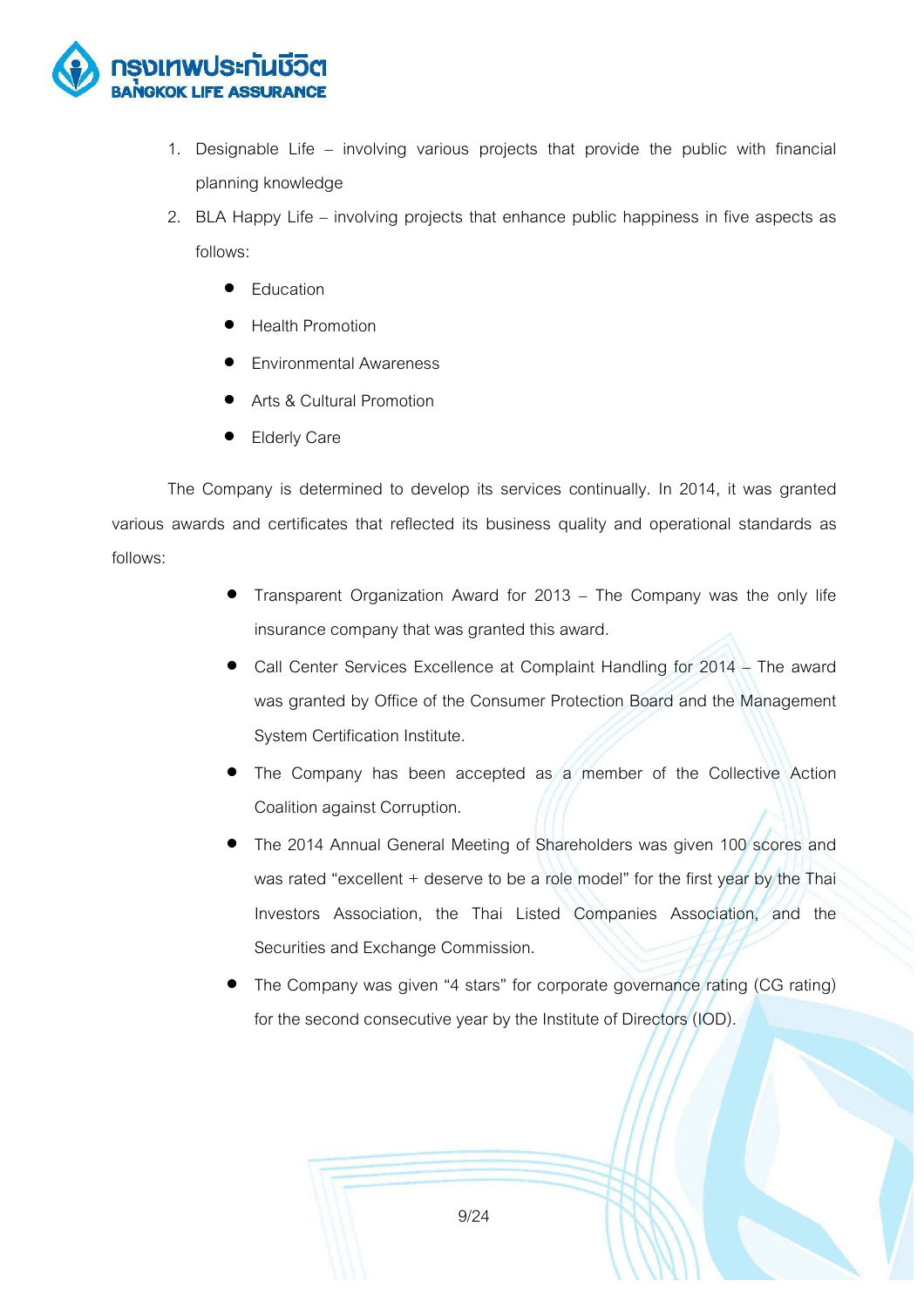

For 2015, the Company focuses on expanding its quality production by putting an emphasis on life protection plans as well as offering excellent services to customers. At the same time, the Company still puts the importance on risk management by implementing enterprise risk management (ERM) and improving effectiveness of various work systems. Such implementation and improvement are done to enhance the trust and confidence of customers. The Company sets its 2015 target at 16,900 million baht, an 11 % decrease over the previous year. The decrease in first year premium target was that in 2014 the Company received good feedback on its singlepremium endowment plan sold through bancassurance channel, with the premiums greater than 10 billion baht or 600% growth. In addition, in 2015 the Company has reduced the proportion of single-premium ordinary plans. As a result, the growth rate of first year premium fell when compared to 2014, but the 3-year average growth (2013-2015) is 27%. The 2015 target for renewal year premiums is set at 31,200 million baht, a 5% decrease. The target for total premium is 48,000 million baht, a 7% decrease over the previous year. Because the growth rate for first year premium decreases, that of total premium accordingly decreases. However, the 3-year average growth rate (2013-2015) is 11%.

Regarding risk-based capital (RBC), the Company sets the capital adequacy ratio minimum target of not lower than 200%, higher than the RBC requirement's 140%.

 Bangkok Life Assurance is determined to become a leader in establishing financial security for all groups of people. It aims to lead in the life insurance industry at the national and regional levels and is ready to deliver the best experience to customers, business alliance, and shareholders. The Company also strengthens its value and operates under the business ethics and corporate governance principles.

 The Chairman gave the shareholders an opportunity to ask questions and give comments which were as follows:

Khun Wichai Paiwijit, Shareholder Please provide the details of the Company investment assets.

10/24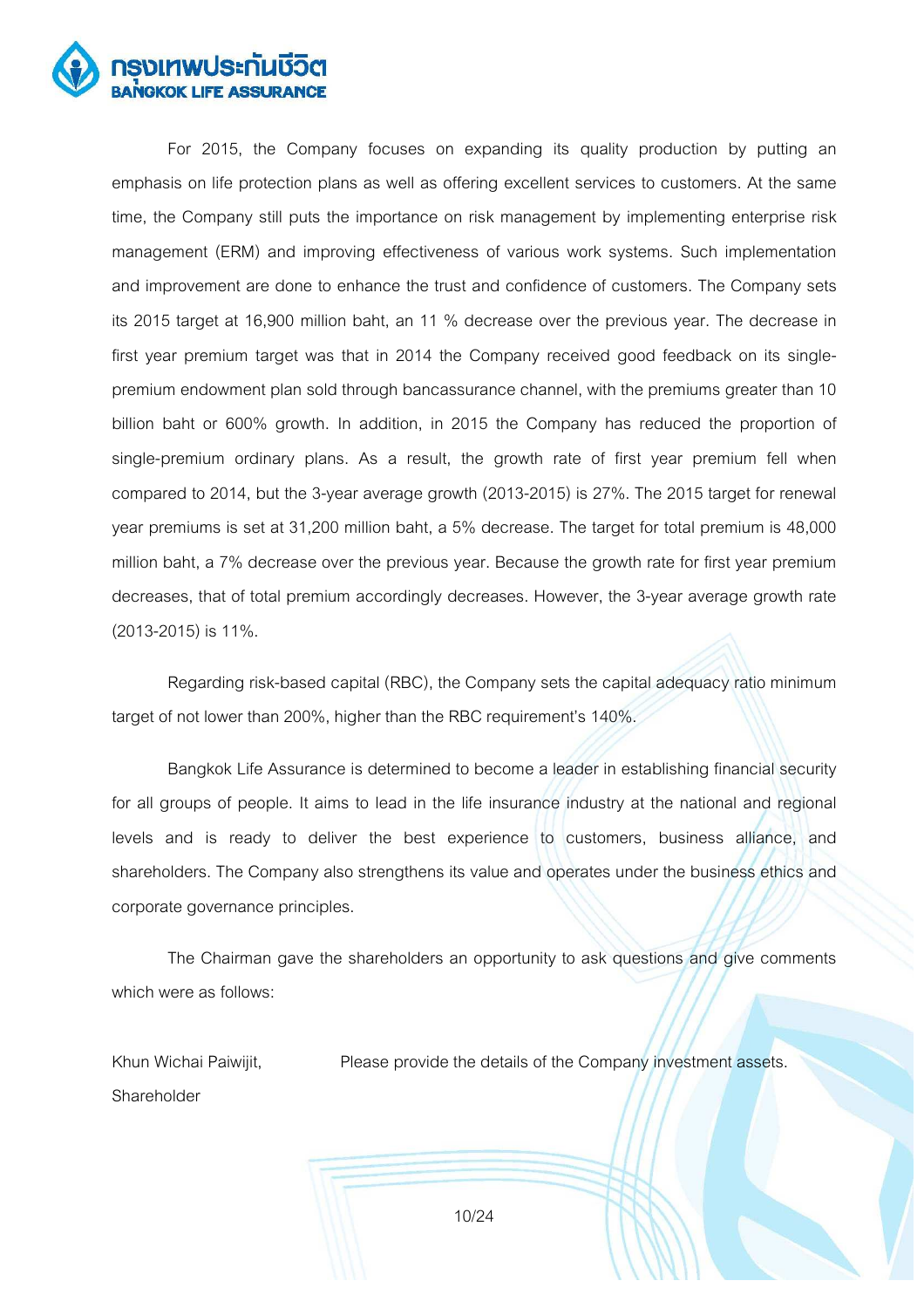

|           | Khun Chone Sophonpanich, Most of the Company investment assets focus on long-term |
|-----------|-----------------------------------------------------------------------------------|
| President | return. About 80% is invested in debt instruments. They can be                    |
|           | divided into 55% in bonds and the remaining in corporate                          |
|           | debentures. Investments in stocks account for about 7% of the                     |
|           | total investment.                                                                 |

Khun Anake Jaruniwate, Rights protection representative, Thai Investors Association The Company was granted a member certificate of the Collective Action Coalition against Corruption by the National Anti-Corruption Commission (Thailand). Does the Company set its policy that also covers its business partners?

It depends on business partners' decision.

Khun Chone Sophonpanich, President

Shareholder affect its market share?

Khun Prawit Wirojwongchai, Why did the Company set a lower premium target for 2015? Will it

Khun Chone Sophonpanich, It is estimated that 2015 first year premium would decrease over President **the previous year because in 2014 the Company sold a**  large number of single-premium endowment policies. The product policy for 2015, however, does not aim to sell a lot of such products. Regarding market share, the Company has to take into account the industry growth rate. It is possible that the Company market share will drop.

> In 2015, the Company puts a stronger emphasis on long-term products which will generate more stable renewal year premiums in the future. Therefore, in the long run, the production and market share for total premiums will improve.

Khun Prawit Wirojwongchai. What is the method for setting the life policy reserve? Shareholder

11/24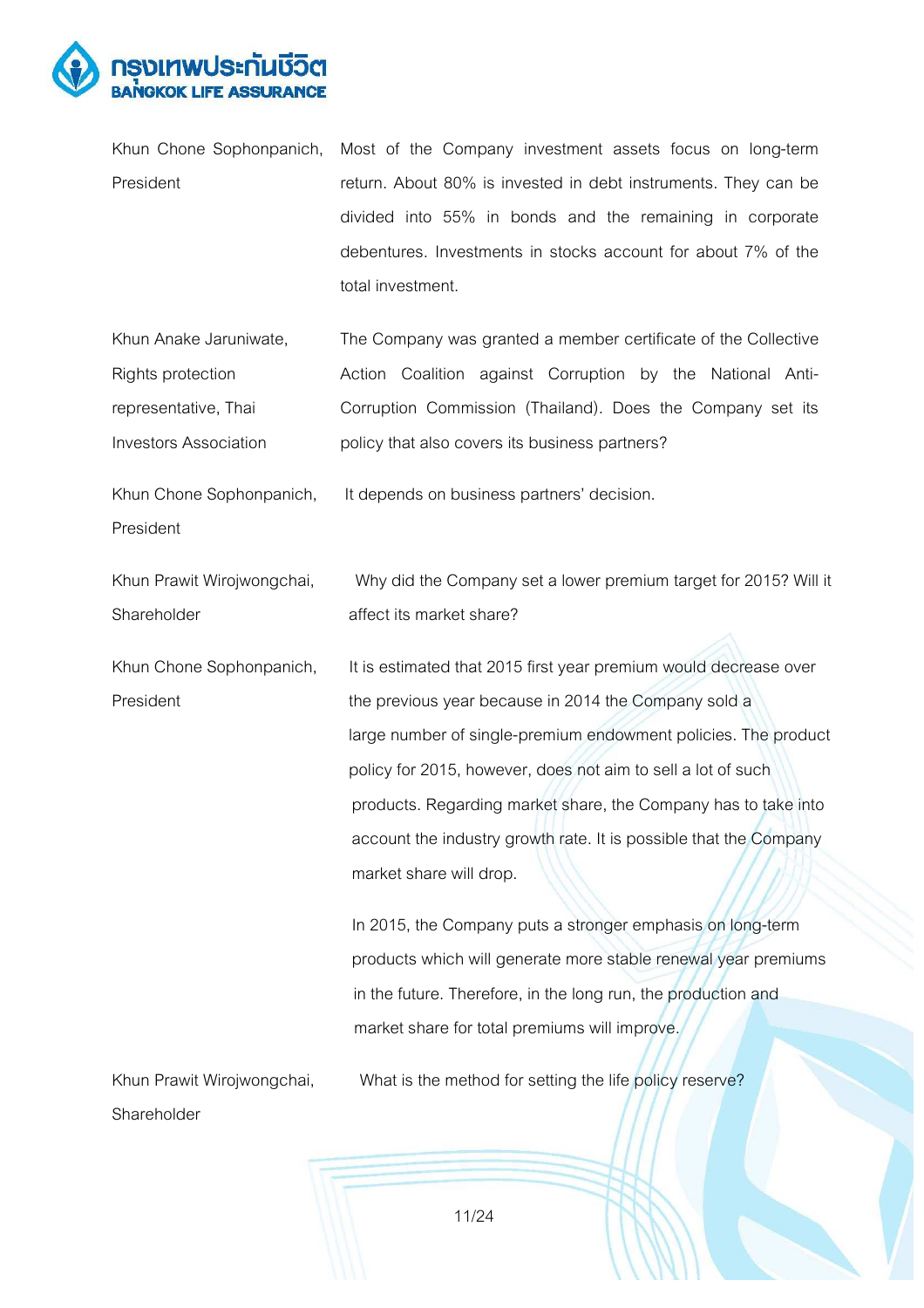

| Khun Chone Sophonpanich,   | The life policy reserve is set based on future assumptions.         |
|----------------------------|---------------------------------------------------------------------|
| President                  | One method uses fixed assumptions while the other method            |
|                            | assesses the life policy reserve based on assumptions which are     |
|                            | adjusted in alignment with changing market circumstances. There     |
|                            | are actuarial formulas that are applied to each policy calculation, |
|                            | taking into account the Company policy obligations in the future.   |
|                            | The calculation is not based on fixed proportions.                  |
| Khun Prawit Wirojwongchai, | When recognizing investments, is it necessary to classify the type  |
|                            |                                                                     |
| Shareholder                | of investment since the beginning? What is the Company's policy     |
|                            | on recognizing each type of assets?                                 |

Khun Chone Sophonpanich, When making investments, it is necessary to classify the types President **President** of investments since the beginning. They can be divided into held for trading, available for sale, and held to maturity. Held for trading securities are short-term investments. The Company has recognized such investments in a very small amount. Available for sale securities are more flexible for the Company to sell in the future. The Company's investments in equity are mostly recognized under available for sale. Held to maturity securities are the investments that the Company does not intend to sell until their maturity. The Company's investments in debt instruments which are the majority investment are recognized as held to maturity.

Khun Prawit Wirojwongchai, Shareholder Why did the Company life policy reserve largely increase in 2014? Was it because of a loss on investments? What is the Company's policy on setting the life policy reserve? Does such policy affect future expenditure and profits?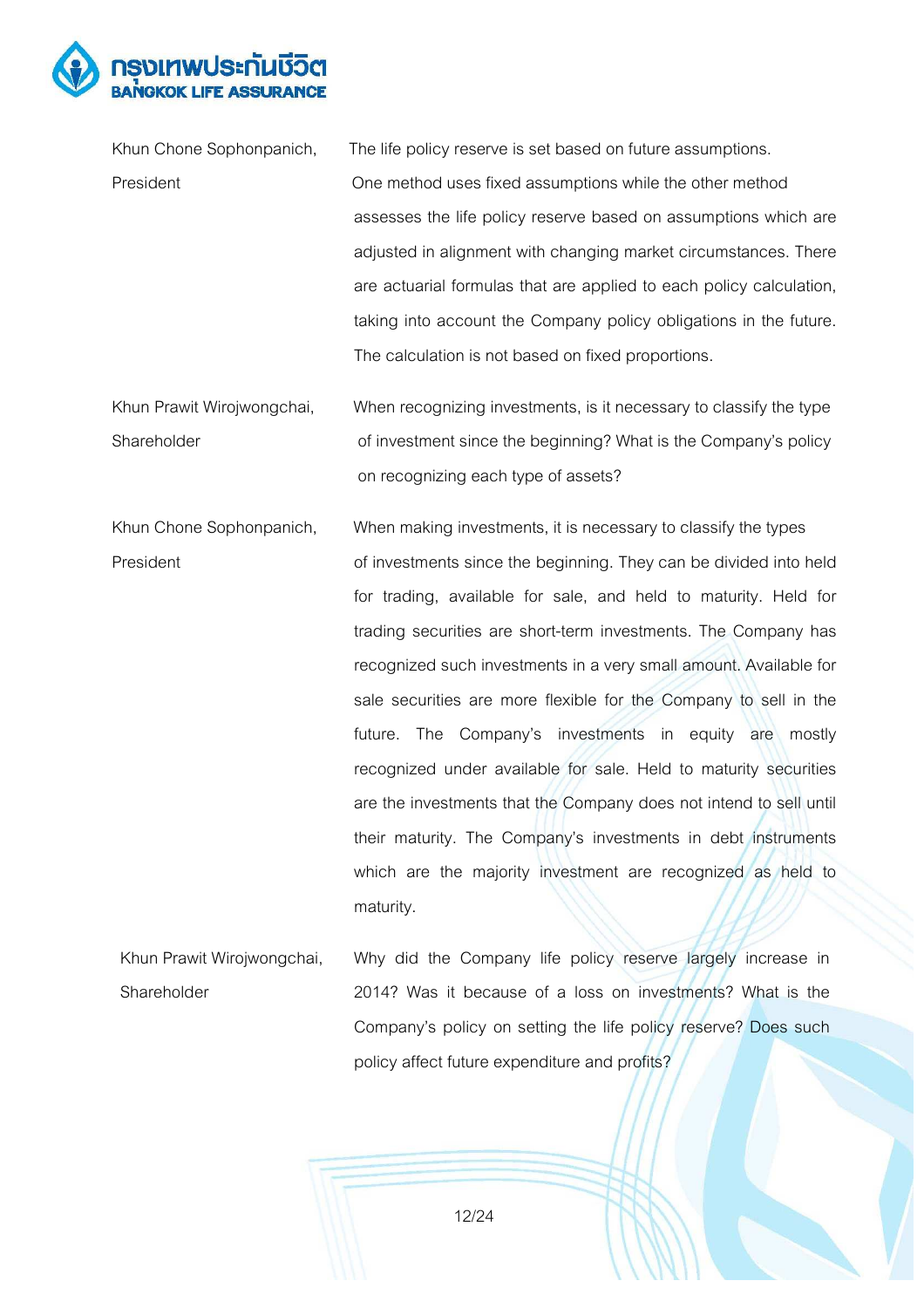

Khun Chone Sophonpanich, President How the life policy reserve is set does not depend on a loss on investments but on estimated future obligations on currently inforce policies. There were 2 main reasons why the Company set a greater reserve: considerably lower interest rates and the products sold. There is a clear method applied to the reserve calculation. OIC also ensures that life insurance companies have adequate life policy reserve.

> If it turns out that future expenses are lower than expected, the life policy reserve that is set for future obligations will be converted into income.

**Resolution:** The meeting acknowledged the report on the Company's operating result for 2014.

#### **Agenda 3: To approve the financial statements for the year ended December 31, 2014**

 The Chairman assigned Mr.Sunthorn Arunanondchai, Chairman of the Audit Committee to report to the meeting on the financial statement ending 31 December, 2013 for the meeting's approval.

 The Chairman of the Audit Committee proposed the financial statement ending 31 December, 2014 for the meeting to approve. The financial statement was audited by the Company's Audit Committee and certified by KPMG Phoomchai Audit Ltd.'s certified public accountants who provided an unqualified opinion. The details of the financial statement ending 31 December, 2014 were given in the annual report from page 104 to 187.

 The Chairman of the Board of Directors then gave shareholders the opportunity to ask questions or provide comments. However, no questions or comments were raised. He then proposed that the meeting vote on approving the financial statement ending 31 December 2014.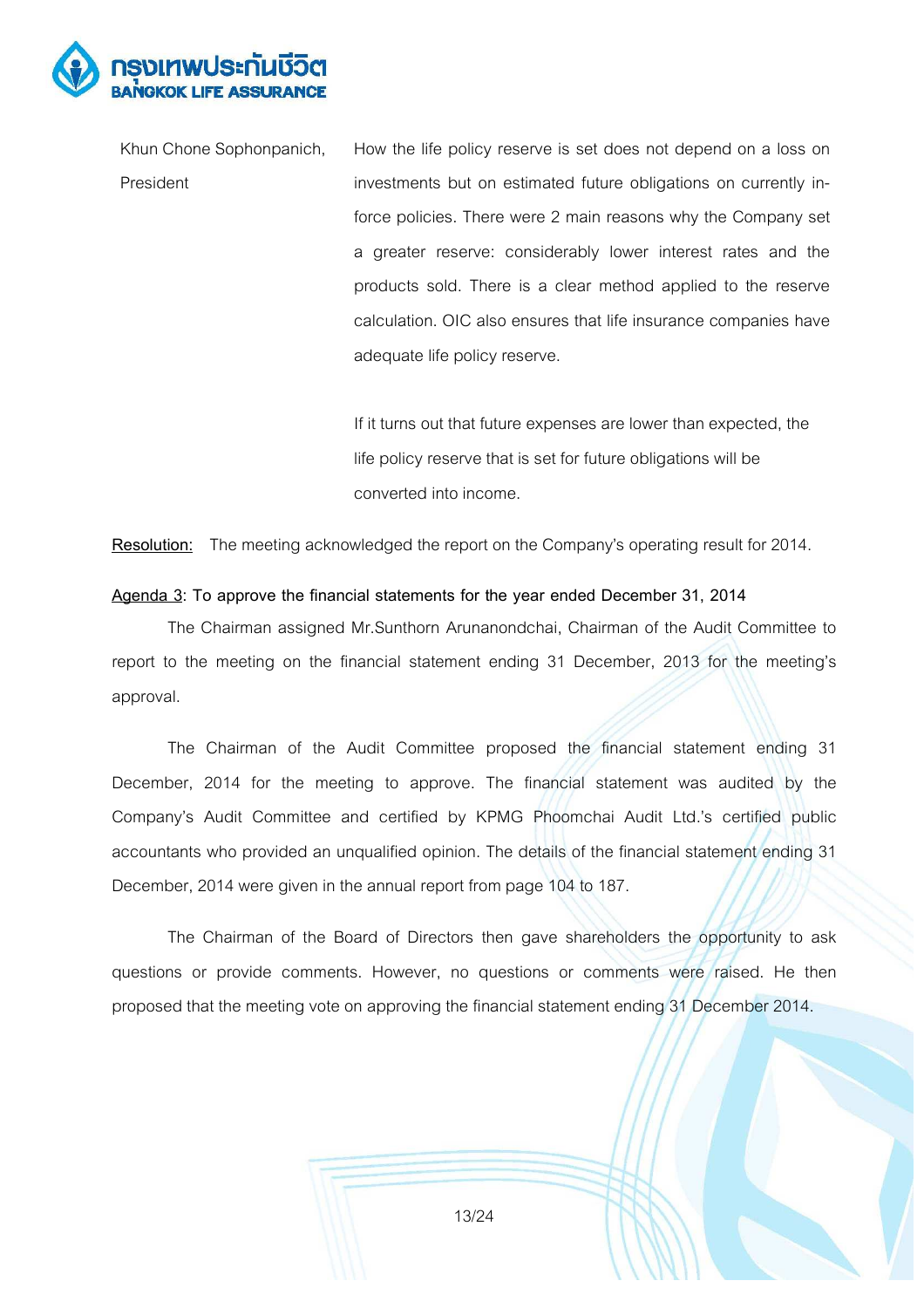

**Resolution:** The meeting by the majority of the total votes cast by shareholders present and entitled to vote resolved to approve the financial statement ending 31 December 2014 which was audited by the Company's Audit Committee and certified by Mr. Chanchai Sakullertsin, certified public accountant, license no. 6827 from KPMG Phoomchai Audit Ltd. who provided an unqualified audit opinion. The votes were as follows:

| $ \,$ | Approval      | 1,422,669,970 votes, equal to | 99.9966%   |
|-------|---------------|-------------------------------|------------|
|       | - Disapproval | 48,000 votes, equal to        | 0.0034%    |
|       | - Abstention  | 0 votes, equal to             | $0.0000\%$ |
|       | Total         | 1,422,717,970 votes, equal to | 100.0000%  |

# **Agenda 4: To approve the appropriation of profit for the year 2014 and determine dividend payment**

 The Chairman explained to the meeting that according to the Public Company Limited Act B.E.2535, Section 116 and the Articles of Association, Clause 56 the Company is required to allocate at least 5% of net profit after deducting accumulated loss (if any) as the Company's reserve until the reserve amount reaches 10% of the Company's registered capital.

 The Board deemed it appropriate to propose allocating 49 million baht of net profit to the legal reserve for the year of 2014 for the meeting of shareholders' approval. Therefore, the Company total legal reserve will be 170.80 million baht. The Board was also of the opinion that the dividend payment for the operating period between 1 July, 2014 and 31 December, 2014 be proposed at the rate of 0.46 baht per share. Such dividend payment will be taken from retained earnings which are taxed at 25% on corporate income tax. However, the Company had paid an interim dividend at the rate of 0.45 baht per share in the forms of cash dividend at the rate of 0.05 baht, amounting to 60.64 million baht; and stock dividend at the rate of 0.40 baht, amounting to 485.10 million baht. The total interim dividend payment was 545.74 million baht. Therefore, the Company will pay the shareholders the dividends for the 2014 operating result at the rate of 0.91 baht per share, total of 1,329 million baht. The record date will be on 13 May, 2015. The bookclosing date will be on 14 May, 2015. The dividend payment will be made on 25 May, 2015.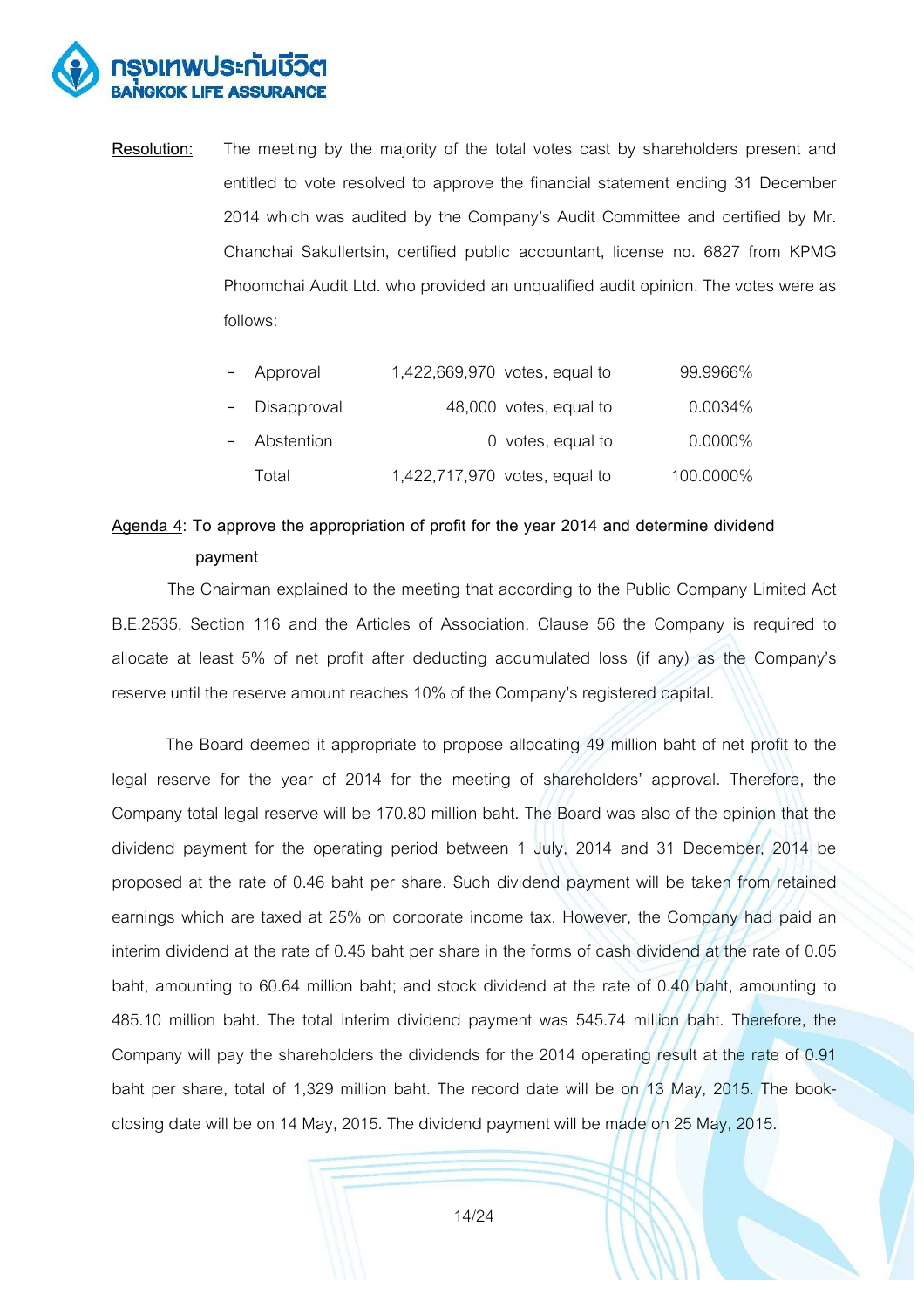

 The Chairman then gave shareholders the opportunity to ask questions or provide comments. However, no questions or comments were raised. He then proposed that the meeting vote on approving the profit allocation and dividend payment for 2014.

**Resolution:** The meeting by the majority of the total votes cast by shareholders present and entitled to vote resolved to approve allocating 49 million baht of net profit to the legal reserve for the year of 2014. Therefore, the Company total legal reserve will be 170.80 million baht. The meeting also approved the dividend payment for the operating period between 1 July, 2014 and 31 December, 2014 at the rate of 0.46 baht per share. Such dividend payment will be taken from retained earnings which are taxed at 25% on corporate income tax. However, the Company had paid an interim dividend at the rate of 0.45 baht per share in the forms of cash dividend at the rate of 0.05 baht, amounting to 60.64 million baht; and stock dividend at the rate of 0.40 baht, amounting to 485.10 million baht. The total interim dividend payment was 545.74 million baht. Therefore, the Company will pay the shareholders the dividends for the 2014 operating result at the rate of 0.91 baht per share, total of 1,329 million baht. The record date will be on 13 May, 2015. The book-closing date will be on 14 May, 2015. The dividend payment will be made on 25 May, 2015. The votes were as follows:

| $\overline{\phantom{0}}$ | Approval    | 1,422,743,870 votes, equal to | 99.9995%   |
|--------------------------|-------------|-------------------------------|------------|
| $\overline{\phantom{0}}$ | Disapproval | 7,000 votes, equal to         | 0.0005%    |
| $\overline{\phantom{0}}$ | Abstention  | 0 votes, equal to             | $0.0000\%$ |
|                          | Total       | 1,422,750,870 votes, equal to | 100.0000%  |

#### **Agenda 5: To approve the election of directors**

 The Chairman assigned Dr. Siri Garnjarerndee, Chairman of the Nomination and Remuneration Committee to report to the meeting on the appointment of directors. The details were as follows: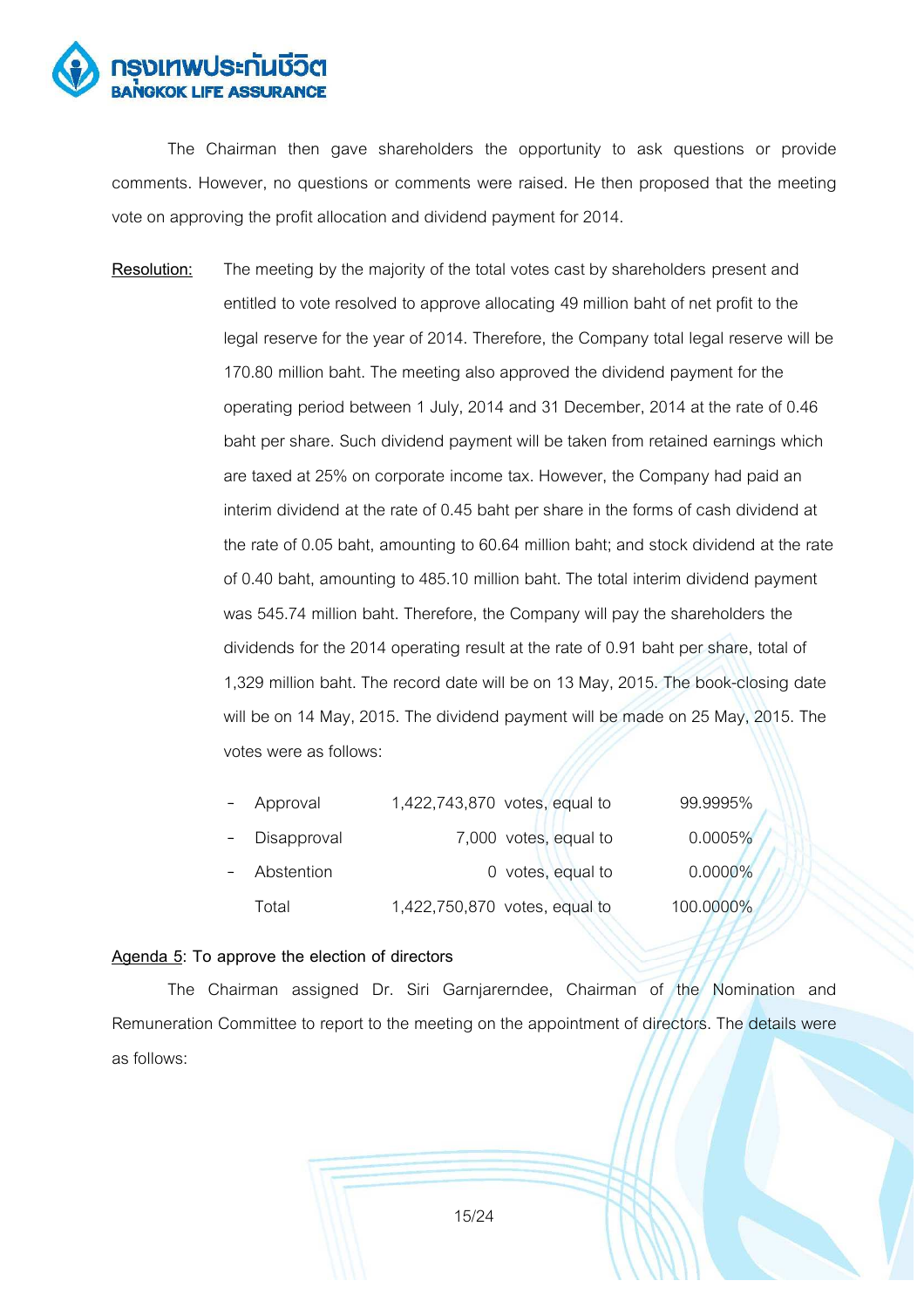

 The Chairman of the Nomination and Remuneration Committee explained to the meeting that according to the Articles of Association, Clause 24, one third or nearly one third of the directors have to vacate their post in each Annual General Meeting of Shareholders. This year, five directors who vacated their post were as follows:

|                            | 1. Mr. Choedchu Sophonpanich Chairman of the Board of directors, Chairman of the |  |  |  |
|----------------------------|----------------------------------------------------------------------------------|--|--|--|
|                            | Executive board of Directors, and Chairman of the                                |  |  |  |
|                            | Investment Committee                                                             |  |  |  |
| 2. Mrs. Rachanee Nopmuang  | Member of the Nomination and Remuneration Committee                              |  |  |  |
| 3. Mrs. Savitri Ramayarupa | Director, Executive director                                                     |  |  |  |
| 4. Mr. Kazuhide Toda       | Director                                                                         |  |  |  |
| 5. Mr. Naoki Ban           | Director                                                                         |  |  |  |

The Chairman of the Nomination and Remuneration Committee further explained that in accordance with the good corporate governance principle, the Company announced on its website between 1 October and 31 December 2014 to invite the shareholders to propose candidates for the replacement of directors. However, no candidates were proposed.

 The Board of Directors considered the proposal of the Nomination and Remuneration Committee which took into account the directors' qualification, capability and experience. The Committee proposed appointing the four following directors for the Shareholders' Meeting's consideration:

|                            | 1. Mr. Choedchu Sophonpanich Chairman of the Board of directors, Chairman of the |
|----------------------------|----------------------------------------------------------------------------------|
|                            | Executive board of Directors, and Chairman of the                                |
|                            | <b>Investment Committee</b>                                                      |
| 2. Mrs. Rachanee Nopmuang  | Member of the Nomination and Remuneration Committee                              |
| 3. Mrs. Savitri Ramayarupa | Director, Executive director                                                     |
| 4. Mr. Kazuhide Toda       | Director                                                                         |

 The Board of Directors also proposed appointing Mr. Yuichi Honda as a replacement of Mr. Naoki Ban who resigned by rotation.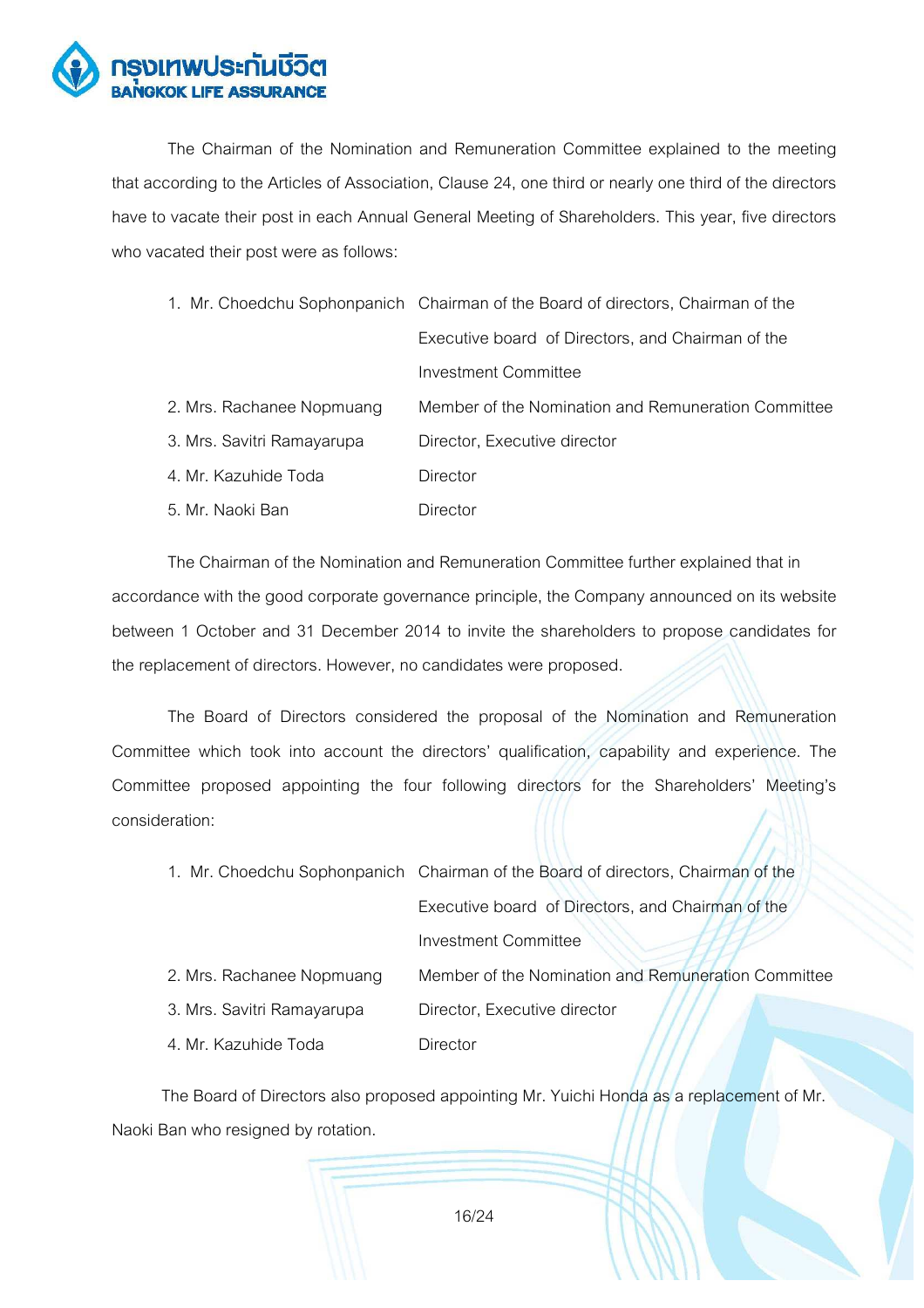

Mr. Yuichi Honda graduated from Doshisha University with a Bachelor's degree in Commerce. He also obtained CMA certification from the Securities Analyst Association of Japan. He has over 20- year experience with a leading life insurance company in Japan and is currently Chief Executive Officer of Nippon Life Asia Pacific (Regional HQ) Pte. Ltd.

 The Chairman of the Board of Directors explained to the meeting that according to the Stock Exchange of Thailand's corporate governance principle, the Company will collect all ballots from all attending shareholders, regardless of their vote being approval, disapproval or abstention.

 The Chairman gave the opportunity for the shareholders to ask question and provide comments. No questions were raised; he then proposed that the meeting vote on appointing the directors.

**Resolution:** The meeting by the majority of the total votes cast by shareholders present and entitled to vote resolved to approve Mr. Choedchu Sophonpanich to resume his director post for another term. The vote result was as follows:

| $ \,$ | Approval      | 1,358,908,234 votes, equal to | 99.9995%   |  |
|-------|---------------|-------------------------------|------------|--|
|       | - Disapproval | 7,280 votes, equal to         | 0.0005%    |  |
|       | - Abstention  | 3,200 votes, equal to         | $0.0000\%$ |  |
|       | Total         | 1,358,918,714 votes, equal to | 100.0000%  |  |

**Resolution:** The meeting by the majority of the total votes cast by shareholders present and entitled to vote resolved to approve Mrs. Rachanee Nopmuang to resume her director post for another term. The vote result was as follows:

| Approval    | 1,358,892,514 votes, equal to | 99.9995%  |
|-------------|-------------------------------|-----------|
| Disapproval | 7,280 votes, equal to         | 0.0005%   |
| Abstention  | 34,920 votes, equal to        | 0.0000%   |
| Total       | 1,358,934,714 votes, equal to | 100.0000% |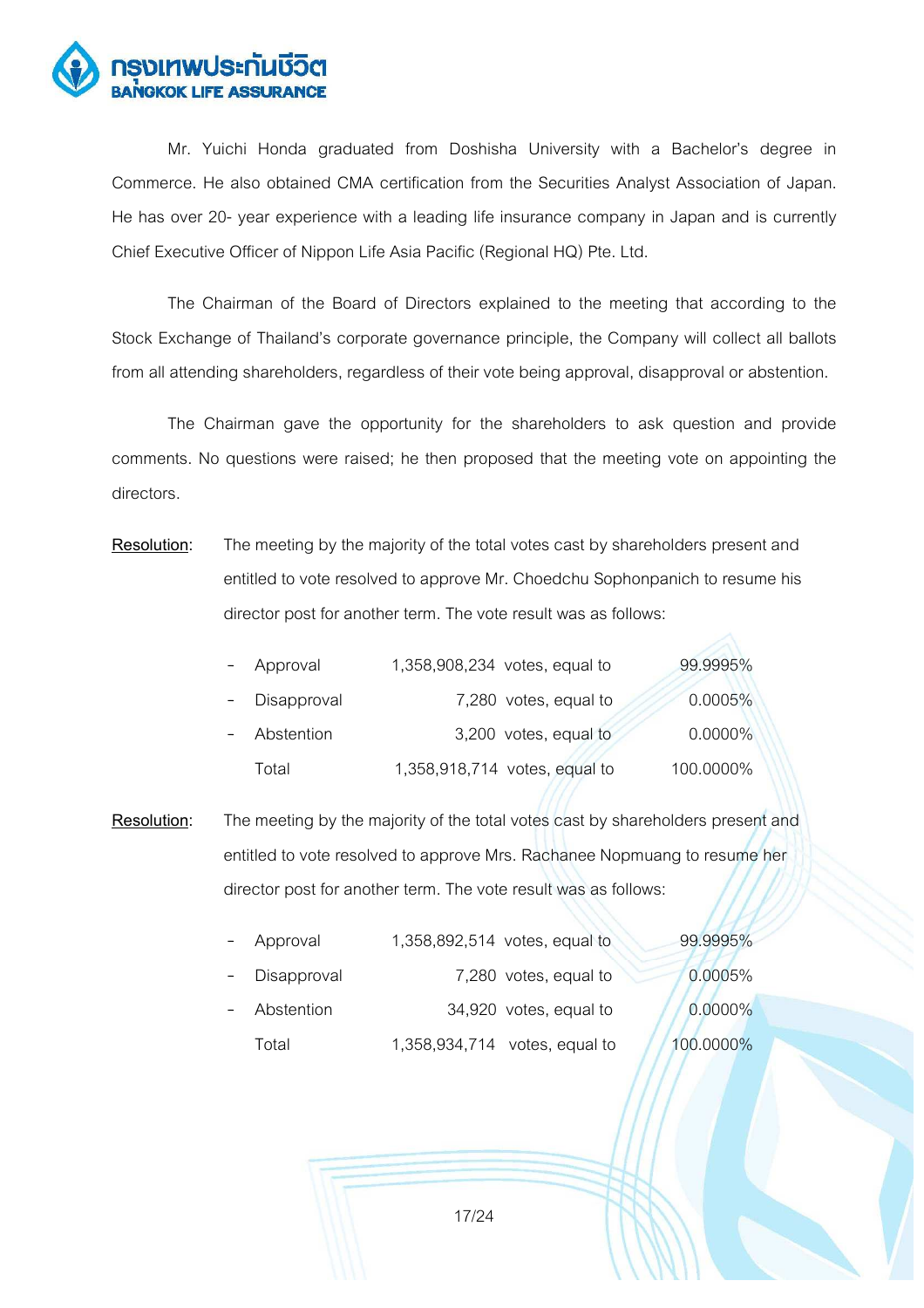

**Resolution:** The meeting by the majority of the total votes cast by shareholders present and entitled to vote resolved to approve Mrs. Savitri Ramayarupa to resume her director post for another term. The vote result was as follows:

| - Approval    | 1,358,793,814 votes, equal to | 99.9959%   |
|---------------|-------------------------------|------------|
| - Disapproval | 55,280 votes, equal to        | 0.0041%    |
| Abstention    | 85,620 votes, equal to        | $0.0000\%$ |
| Total         | 1,358,934,714 votes, equal to | 100.0000%  |

**Resolution:** The meeting by the majority of the total votes cast by shareholders present and entitled to vote resolved to approve Mr. Kazuhide Toda to resume his director post for another term. The vote result was as follows:

| - Approval    | 1,358,847,514 votes, equal to | 99.9959%   |
|---------------|-------------------------------|------------|
| - Disapproval | 55,280 votes, equal to        | 0.0041%    |
| - Abstention  | 10,520 votes, equal to        | $0.0000\%$ |
| Total         | 1,358,934,714 votes, equal to | 100.0000%  |

**Resolution:** The meeting by the majority of the total votes cast by shareholders present and entitled to vote resolved to approve Mr. Yuichi Honda to replace the other director who retired by rotation. The vote result was as follows:

| $\overline{\phantom{0}}$ | Approval    | 1,358,847,814 votes, equal to | 99.9995%   |  |
|--------------------------|-------------|-------------------------------|------------|--|
|                          | Disapproval | 7,280 votes, equal to         | 0.0005%    |  |
| $\overline{\phantom{0}}$ | Abstention  | 61,220 votes, equal to        | $0.0000\%$ |  |
|                          | Total       | 1,358,916,314 votes, equal to | 100.0000%  |  |

#### Agenda 6: To approve the director's remuneration for 2015

 The Chairman assigned Dr. Siri Garnrajerndee, Chairman of the Nomination and Remuneration Committee to present to the meeting the 2015 directors' remuneration the following details: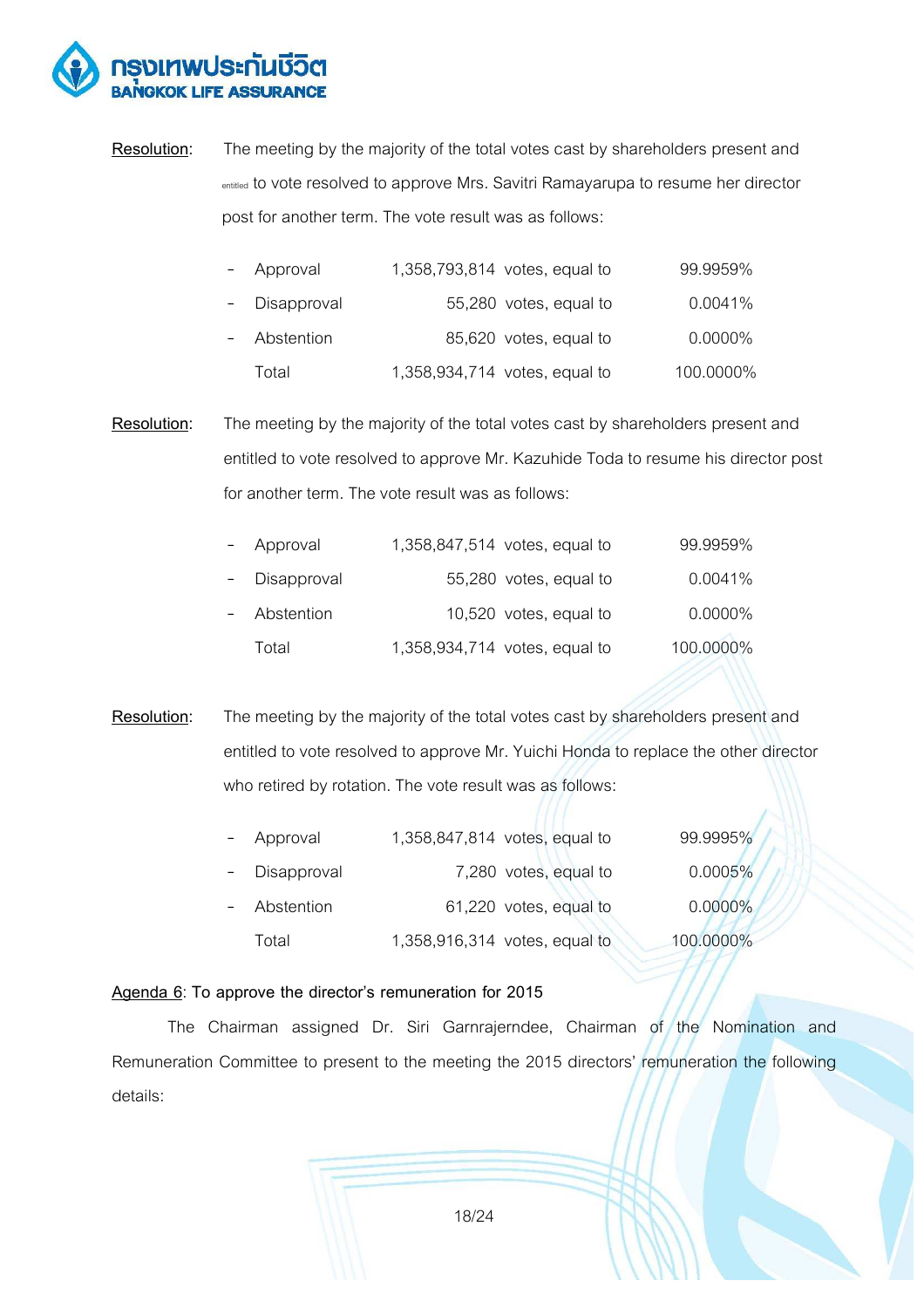

 The Chairman of the Nomination and Remuneration Committee presented that according to the Public Company Limited B.E. 2535, Section 90 and the Article of Association, Clause 44, it is stipulated that directors' remuneration must be approved by a shareholders' meeting. The Nomination and Remuneration Committee considered remuneration for directors and subcommittees' members, taking into account directors' capability, suitability for their responsibilities and business and profit growth. The directors' remuneration can be broken down as follows:

- 1. The rate for meeting allowance is 40,000 baht per meeting per person. For each committee's chairperson, the rate is double.
- 2. The bonus shall be considered by the Board of Directors as appropriate.

Directors who are an executive officer and/or Company employee will not receive their remuneration as a director.

The Nomination and Remuneration Committee proposed that the Board of Directors seek approval from the shareholders' meeting on the directors' remuneration limit of not exceeding 16.70 million baht, an 11.33% increase over the approved amount for 2014.

The Chairman gave the shareholders the opportunity to raise questions or give comments which were as follows:

| Khun Sadubpin Kridanarakorn | Please present the details of directors' remuneration in |
|-----------------------------|----------------------------------------------------------|
| Shareholder                 | the meeting in addition to the Annual Report.            |
| Khun Piyakul Samakamai      | What is the Company dividend payment policy?             |
| Shareholder                 |                                                          |
| Khun Choechu Sophonpanich   | The Company pays no less than 25% of net profit as       |
| Chairman                    | dividends each year.                                     |

**Resolution:** More than two thirds of the total votes cast by shareholders present and entitled to vote resolved to approve 2015 directors' remuneration of not exceeding 16.70 million baht. The vote result was as follows: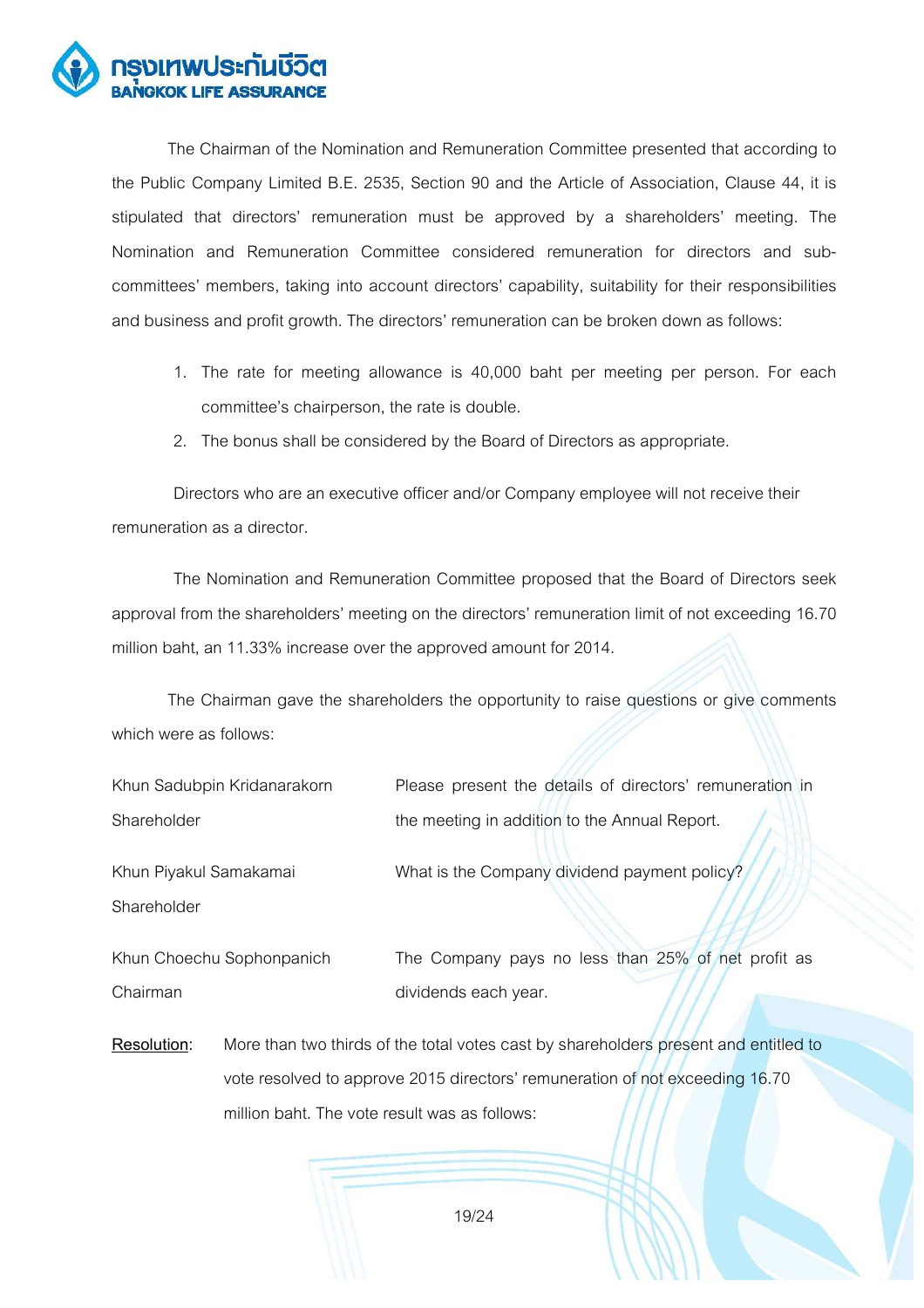

| $\sim$ | Approval      | 1,422,661,350 votes, equal to | 99.9862%  |
|--------|---------------|-------------------------------|-----------|
|        | - Disapproval | 170,120 votes, equal to       | 0.0120%   |
| $\sim$ | Abstention    | 25,840 votes, equal to        | 0.0018%   |
|        | Total         | 1,422,857,310 votes, equal to | 100.0000% |

# Agenda 7: To approve the appointment of company's auditor and determine auditor's remuneration  **for 2015**

 The Chairman assigned Mr. Sunthorn Arunanondchai, Chairman of the Audit Committee to present to the meeting on the appointment of auditors and auditors' fees for 2015.

The Chairman of the Audit Committee explained that in accordance with the Public Company Limited B.E.2535, Section 120 and the Articles of Association, Clause 50, it is stipulated that auditors and audit fees shall be approved by a shareholders' meeting. The Audit Committee selected the Company's auditors for the year 2015, taking into account auditors' knowledge, capability, understanding and audit experience in the life insurance business, expertise in their profession, independence, neutrality, and fees. The Audit Committee proposed that the Board of Directors seek approval from the shareholders' meeting on the appointment and audit fees of certified public accountants from EY Office Limited to replace the previous ones from KPMG Phoomchai Audit Limited. Their names are as follows:

- (1) Mrs. Nongluck Poomnoi Certified Public Accountant, License No. 4172 and/or;
- (2) Ms. Somjai Kunpasut Certified Public Accountant, License No. 4499 and/or;
- (3) Ms. Rachada Yongsawatwanit Certified Public Accountant, License No. 4951

Any of the above CPAs will perform audits and provide opinions on the Company financial statements. In the event that none of the above CPAs can perform their duty, EY Office Limited (EY) shall assign other CPAs of EY Office Limited to perform audits and provide opinions on the Company financial statements instead. The Board of Directors also sought the meeting's approval on 2015 audit fees in a sum of 1,600,000 baht, equal to the fees approved for 2014. The details were as follows: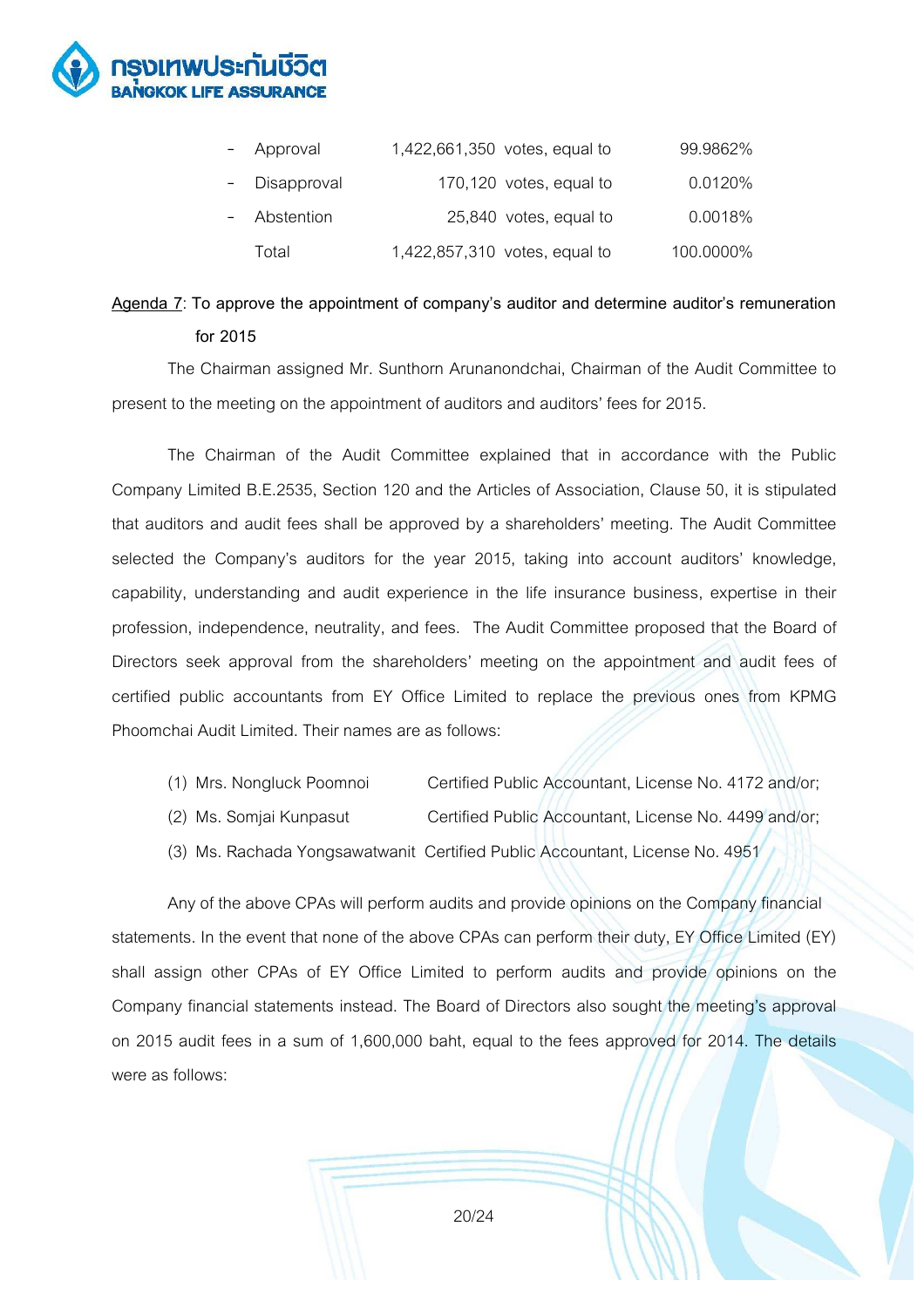

|                                             | 2015      | 2014      | Change % |
|---------------------------------------------|-----------|-----------|----------|
| Audit Fees                                  | 1,600,000 | 1,600,000 | 0.00     |
| Yearly Financial Statement Audit            | 1,000,000 | 962,500   | 0.00     |
| <b>Quarterly Financial Statement Review</b> | 600,000   | 484,500   | 0.00     |
| Total of 3 Quarters                         |           |           |          |

The Chairman provided the opportunity for the shareholders to ask questions and provide comments. No questions were raised. He then proposed that the meeting vote on appointing the auditors and approving their remuneration for 2015.

**Resolution:** The meeting by the majority of the total votes cast by shareholders present and entitled to vote resolved to appoint the auditors from EY Office Limited as follows:

- (1) Mrs. Nongluck Poomnoi Certified Public Accountant, License No.4172 and/or;
- (2) Ms. Somjai Kunpasut Certified Public Accountant, License No.4499 and/or;
- (3) Ms. Rachada Yongsawatwanit Certified Public Accountant, License No. 4951

Any of the above CPAs will perform audits and provide opinions on the Company financial statements. In the event that none of the above CPAs can perform their duty, EY Office Limited (EY) shall assign other CPAs of EY Office Limited to perform audits and provide opinions on the Company financial statements instead. The meeting also approved the audit fees for 2015 in a sum of 1,600,000 baht. The vote result was as follows:

|                | Approval    | 1,422,825,470 votes, equal to | 99.9995%  |
|----------------|-------------|-------------------------------|-----------|
|                | Disapproval | 7,000 votes, equal to         | 0.0005%   |
| $\overline{a}$ | Abstention  | 24,840 votes, equal to        | 0.0000%   |
|                | Total       | 1,422,857,310 votes, equal to | 100.0000% |

#### **Agenda 8**: **Others (if any)**

No other motions were proposed by the shareholders.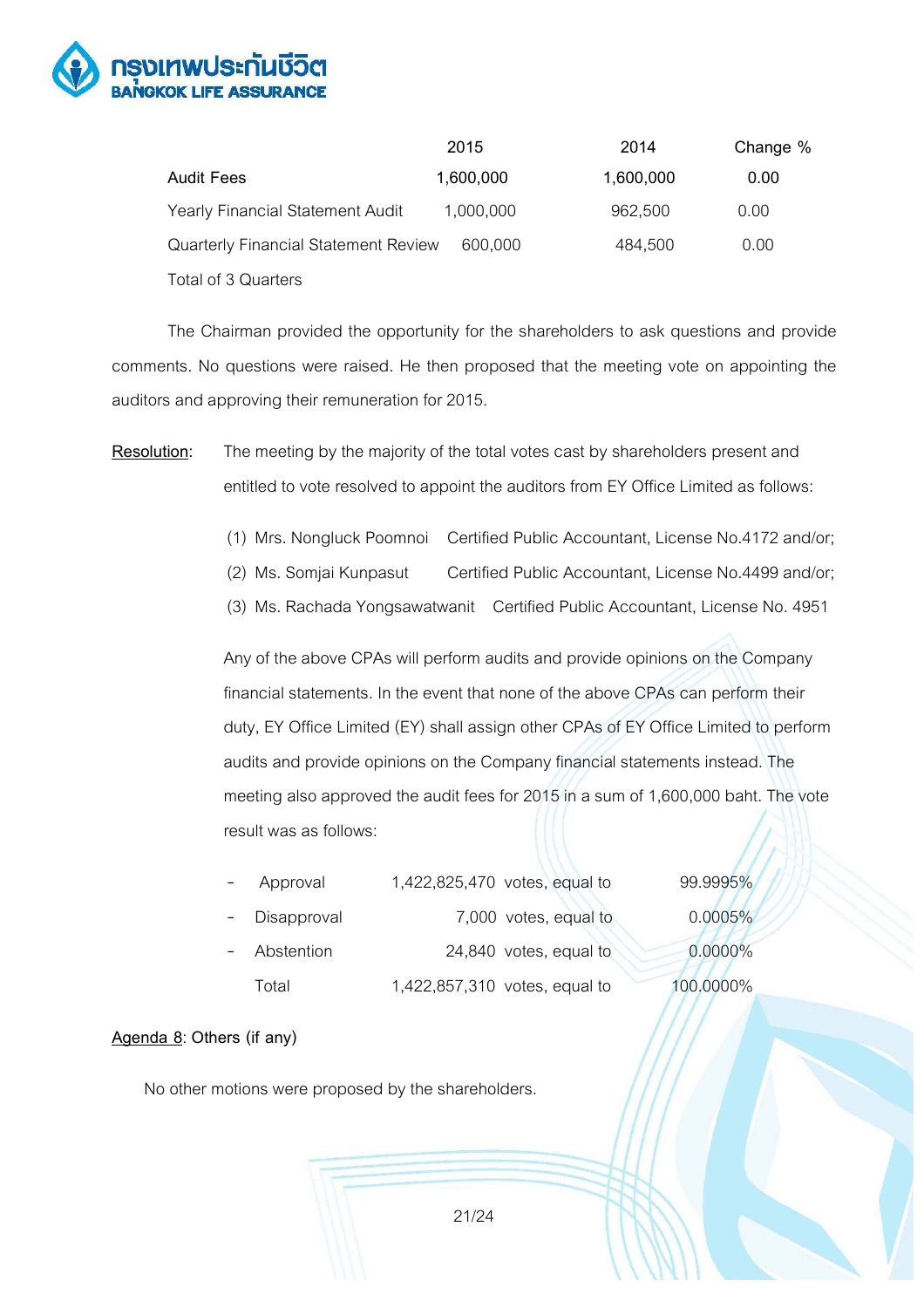

The Chairman gave the opportunity for the shareholders to ask questions and give comments which were as follows:

| Khun Panuwat Wechayanwiwat, | What is your opinion about the industry trend, the Company        |
|-----------------------------|-------------------------------------------------------------------|
| Shareholder                 | product strategy and its effect on the operating result, and the  |
|                             | Company policy on investment in corporate debenture?              |
| Khun Chone Sophonpanich,    | Currently, there is macroeconomic uncertainty both within the     |
| President                   | country and aboard. The industry outlook is highly uncertain. In  |
|                             | the past several years, the industry has grown considerably so it |
|                             | is common that it will slow down if there are no contributing     |
|                             | factors to boost the market. However, the life insurance industry |
|                             | has employed innovation to access more consumers, develop         |
|                             | new products for aging society and accommodate the needs for      |
|                             | health insurance.                                                 |
|                             | Under the low interest rate environment, the Company product      |
|                             | policy focuses on long-term products, high-protection plans as    |
|                             | well as health and dread disease coverage plans.                  |
|                             | The investments in corporate debentures largely increase as the   |
|                             | rate of return on investment is moderately higher than bonds.     |
|                             | Even though there are risks involved, the Company capital level   |
|                             | is strong enough to take the risks.                               |
| Khun Nattapat Nimsritrakul  | What are the amounts of Embedded Value and Value of Net           |
| Shareholder                 | Business for this year?                                           |
| Khun Chone Sophonpanich     | The Company does not disclose such information.                   |
| President                   |                                                                   |
| Khun Suree Laoworawit       | Please explain your customer diversification and what are your    |
| Shareholder                 | measures to cope with natural disasters?                          |
|                             |                                                                   |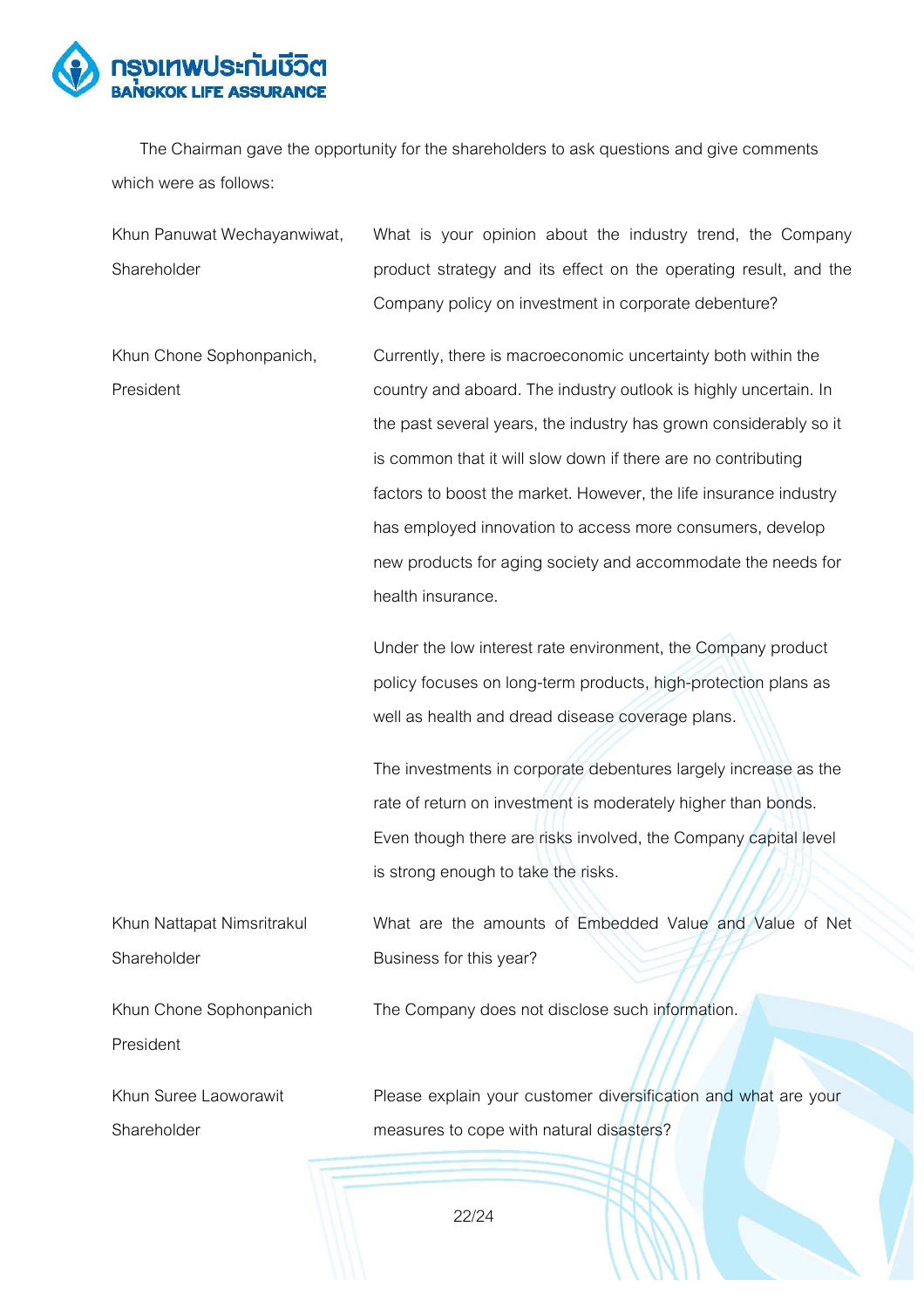

| Khun Chone Sophonpanich     | The Company's customers are all over the country. The           |
|-----------------------------|-----------------------------------------------------------------|
| President                   | Company cedes high sum assured group of customers to            |
|                             | reinsurers in order to reduce risks. The reinsurance premium    |
|                             | ratio is about 2%. Moreover, to reduce underwriting risks the   |
|                             | Company puts an emphasis on selecting risks and examining       |
|                             | claims in an efficient manner.                                  |
| Khun Anurak Srisakwichai,   | What is your policy on selling unit-linked products?            |
| Shareholder                 |                                                                 |
| Khun Chone Sophonpanich     | The Company has closely monitored the development of unit-      |
| President                   | linked products. Gain from investment is an important source of |
|                             | income for the Company if it manages its investment well. Even  |
|                             | though selling unit-linked plans provide some benefits for the  |
|                             | Company, it will reduce the opportunity to generate gain on     |
|                             | investment. Moreover, mutual funds are quite successful in the  |
|                             | country; unit-linked products may not be as competitive like    |
|                             | they are in other countries. However, the Company will still    |
|                             | closely monitor the environment and will consider selling the   |
|                             | products if possible.                                           |
| Khun Niparat Jaruwannakorn, | What is your opinion about AEC impact and your measures to      |
| Shareholder                 | handle it?                                                      |

Khun Chone Sophonpanich President So far some multinational companies open their branch or become a joint venture partner in Thailand. This means that the competition against foreign life insurers has been fully active. At the same time, OIC carefully oversees premium rates so the overall industry premiums are quite appropriate. Bangkok Life has managed its expenditure efficiently. Its business size is optimum, and it has no disadvantages over operating cost or competitiveness.